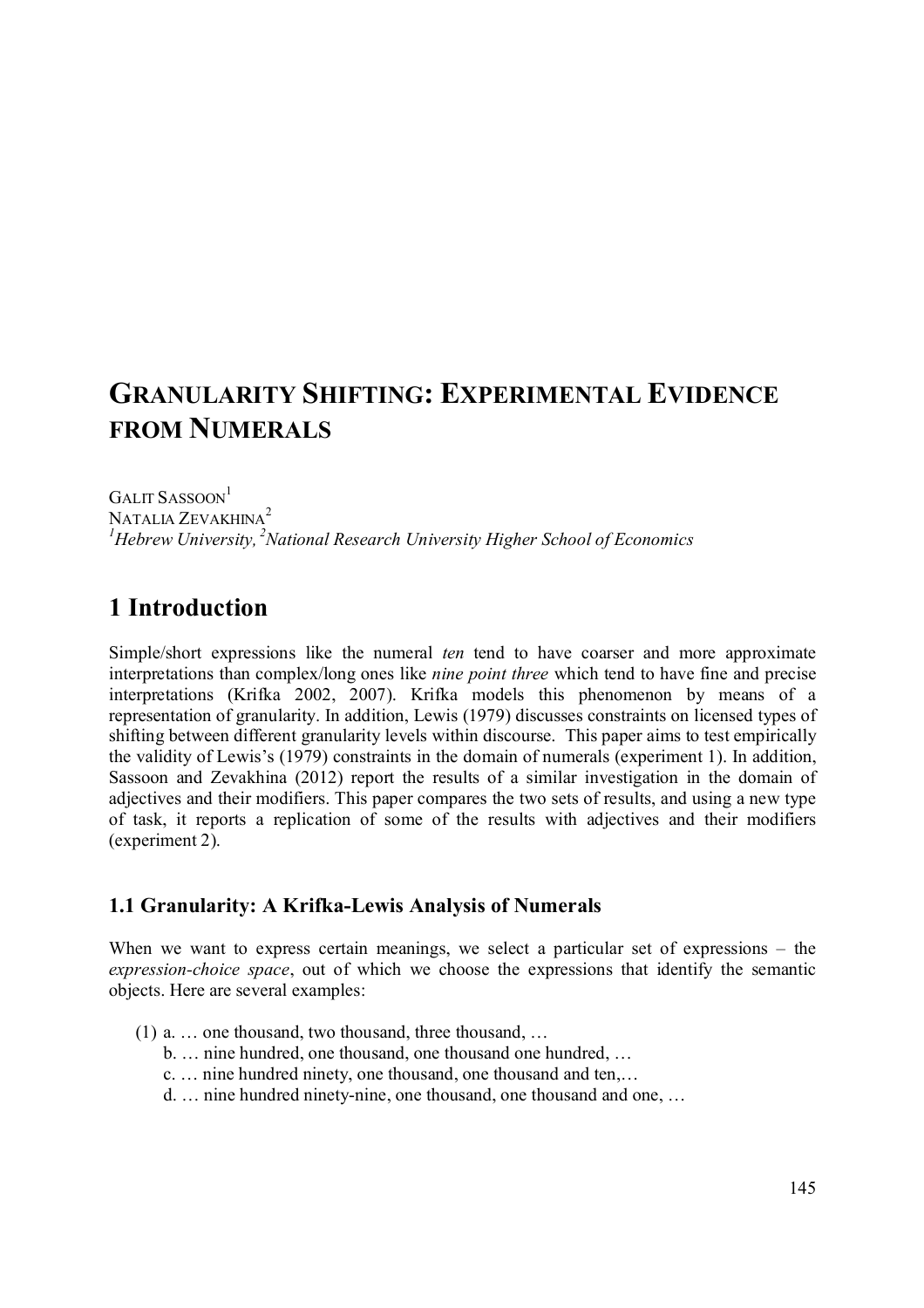#### (2) a. dirty, clean;

- b. dirty, clean, sterile;
- c. completely dirty, very dirty, pretty dirty, slightly dirty, slightly clean, pretty clean, very clean, completely clean, sterile, completely sterile.

#### (3) a. hot, cold

- b. very hot, hot, warm, tepid, cool, cold, very cold c.  $\ldots$ ,  $10^{\circ}$ ,  $15^{\circ}$ ,  $20^{\circ}$   $\ldots$
- d.  $..., 14^{\circ}, 15^{\circ}, 16^{\circ}, ...$
- (4) a. early, late
	- b. very early, early, slightly early, on time, slightly late, late, very late
	- c. …, 10 minutes late, 15 minutes late, 20 minutes late …
	- d. …, 14 minutes late, 15 minutes late, 16 minutes late, …
	- c. …, 10 seconds late, 20 seconds late, 30 seconds late …
	- d. …, 14 second late, 15 seconds late, 16 seconds late, …

Importantly, once we choose a certain set (say 1b) and we use an expression of this set (say *nine hundred*), the expressions of the set that we do not choose function as alternatives, so that the fact that they were not chosen may lead to pragmatic implicatures (e.g., an utterance such as *I have nine hundred stickers,* may give rise to the inference that I do not have thousand stickers). Expressions that are not in the set do not count in the derivation of implicatures. They do affect, however, the derivation of vague vs. precise interpretations, according to Krifka's proposal, as explained shortly.

Notice that there is a systematic relation between these expression-choice spaces: The upper ones are *coarser-grained*, the lower ones are *finer-grained*. We can model this relationship by set inclusion of sets of expressions. In addition, the average complexity of expressions, as measured by, e.g., number of syllables, is greater in finer-grained expression spaces than in less finegrained ones.

Krifka (2002) accounts for the fact that short expressions have a preference for vague interpretations, and long expressions have a preference for precise interpretations, using Bidirectional Optimality Theory (Blutner 1998, 2000; Dekker & van Rooy 2000), and assuming pragmatic tendencies for short expressions (5a) and vague interpretations (5b). Given (5a), the use of an expression α introduces the most coarse-grained expression-choice space possible for it into the pragmatic evaluation.

- (5) a. BREVITY: Expression-choice spaces with shorter, less complex expressions are
	- preferred over expression-choice spaces with longer, more complex ones.
	- b. VAGUENESS: Measurement terms are preferably interpreted in a vague way.

In classical Optimality Theory (OT), the input to a rule expressed in a tableau of ranked or unranked constraints is a set of expressions, and the output is the one expression, or the set of expressions, that violate the constraints the least. In semantic and pragmatic applications of Bidirectional OT, the inputs are pairs of objects – an Expression and its Interpretation, E, I; constraints are independently specified for the members of the pair, and the output are those pairs that violate the constraints the least. In addition, in Jäger's (2002) *bidirectional super-optimality*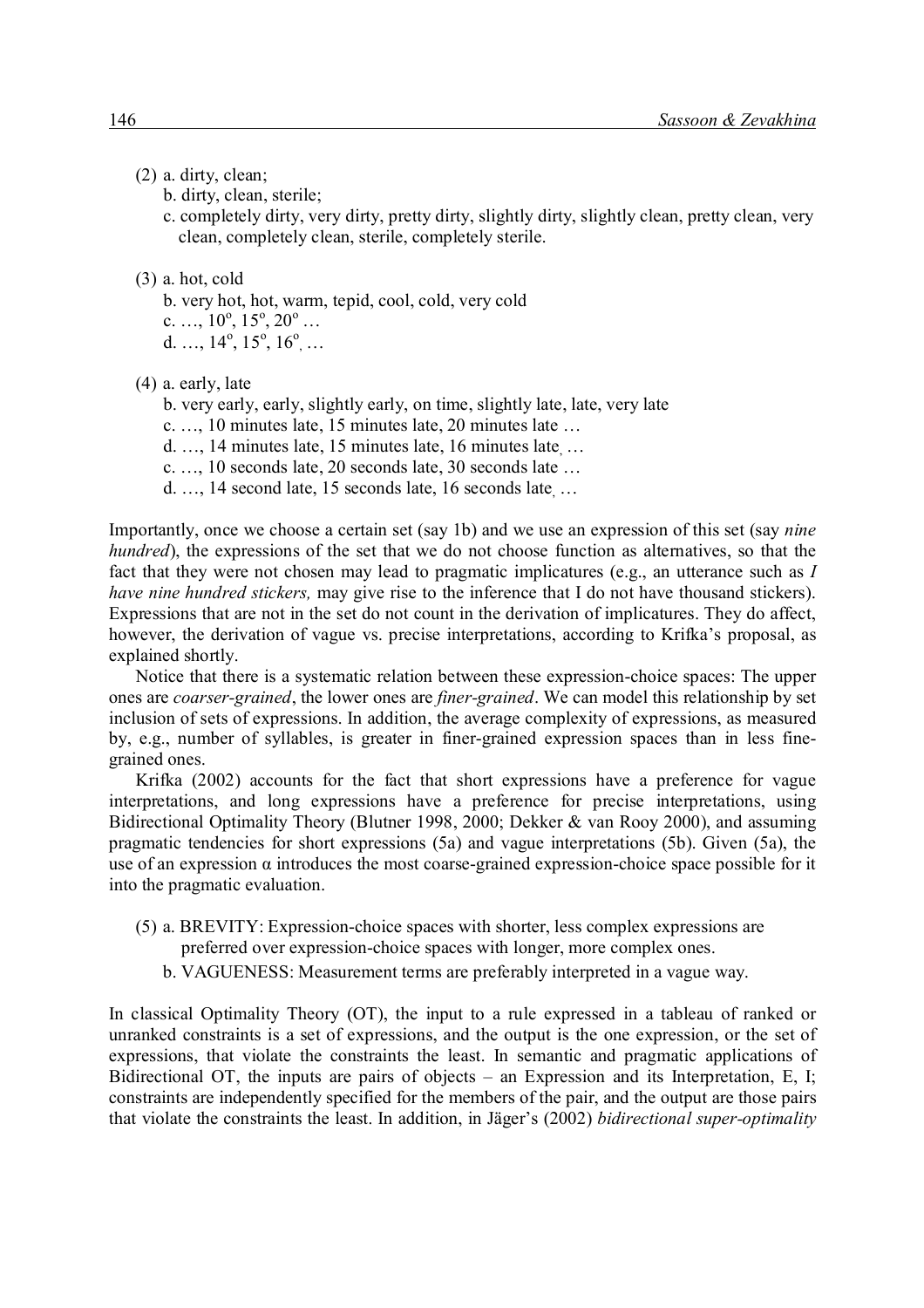*comparison* of pairs, a pair  $\langle E, I \rangle$  of a set of candidate expressions GEN is super-optimal iff there is no super-optimal  $\langle E', I \rangle \in GEN$  such that either  $\langle E', I \rangle \gg_E \langle E, I \rangle$  or there is no super-optimal  $\langle E, \Gamma \rangle \in \text{GEN such that } \langle E, \Gamma \rangle \gg_{\Gamma} \langle E, \Gamma \rangle$ . The notion of super-optimal pairs  $\langle E, \Gamma \rangle$  is thus restricted to those that have no competitor on the expression level or on the interpretation level that is itself super-optimal.

It follows that sometimes violating one constraint allows for the violation of other constraints, with no punishment. For example, considering that the distance between A and V is 965 km, and the Expression-interpretation pairs in (6), we get the comparisons in (7).

- (6) a. < The distance between A and V is *one thousand* kilometers, **vague** >
	- b. < The distance between A and V is *one thousand* kilometers, **precise** >
	- c. < The distance between A and V is *nine hundred sixty-five* kilometers, **vague** >
	- d. < The distance between A and V is *nine hundred sixty-five* kilometers, **precise** >

(7) a.  $(6a) \gg(6b)$ b.  $(6a) \gg_E (6c)$ c.  $(6c) \gg 1 (6d)$ b.  $(6b) \gg_E (6d)$ 

-

Notice that (6a) and (6d) cannot be compared directly, as they differ both in their expression component and in their interpretation component, and *bidirectional super-optimality comparison* only allows for comparison between pairs that are identical in one component. Clearly, (6a) is a super-optimal pair. There is no super-optimal pair  $\langle E, I \rangle$  such that either  $\langle E, I \rangle \geq E(6a)$  or  $\langle E, I \rangle$  $\gg$ <sub>I</sub> (6a). Hence, we predict that brief measure expressions are preferably interpreted in a vague way. The pairs (6b) and (6c) clearly are not super-optimal, because they have a better superoptimal competitor, (6a). But (6d) is also a super-optimal pair, for the only competitors (6b) and (6c) are not themselves super-optimal. Hence we predict that complex measure expressions are preferably interpreted in a precise way. For example, in the evaluation of an expression such as *The distance between Amsterdam and Vienna is nine hundred sixty five kilometers*, we consider a vague vs. precise interpretation, (6c) and (6d). In general, vague interpretations are preferred, so we are inclined to impose a vague interpretation, (6c). But under a vague interpretation, we could express the same truth conditions with *The distance between Amsterdam and Vienna is one thousand kilometers*, (6a)*.* The pair (6a) should be preferred over (6c) because it is shorter. Since the speaker has not used it, the vague interpretation is rejected in favor of the precise one (6d). This is how violation of one constraint (brevity) allows for violation of another (vague interpretation). $^{1,2}$ 

Krifka (2007) provides an alternative account in terms of the principles of **strategic communication** (Parikh 1991, 2000, Benz, Jäger, and van Rooij 2006), whereby an addressee assumes the speaker intends the most likely interpretation and a speaker assumes the addressee selects the most likely interpretation, given the choice of expressions and the a-priori likelihood of a message. The basic question for interpretation is therefore: Given the a-priori-likelihood of

 $1$  965 can have a vague interpretation only in relation to a finer choice space (one that includes expressions such as 963.5 and 967.5). In other words, the choice between vague and precise interpretations depends on the choice space.

<sup>&</sup>lt;sup>2</sup> Lasersohn (1999) developed a theory of imprecise interpretations in terms of pragmatic "slack" of expressions. But the relation to the complexity of expressions is not addressed in his paper.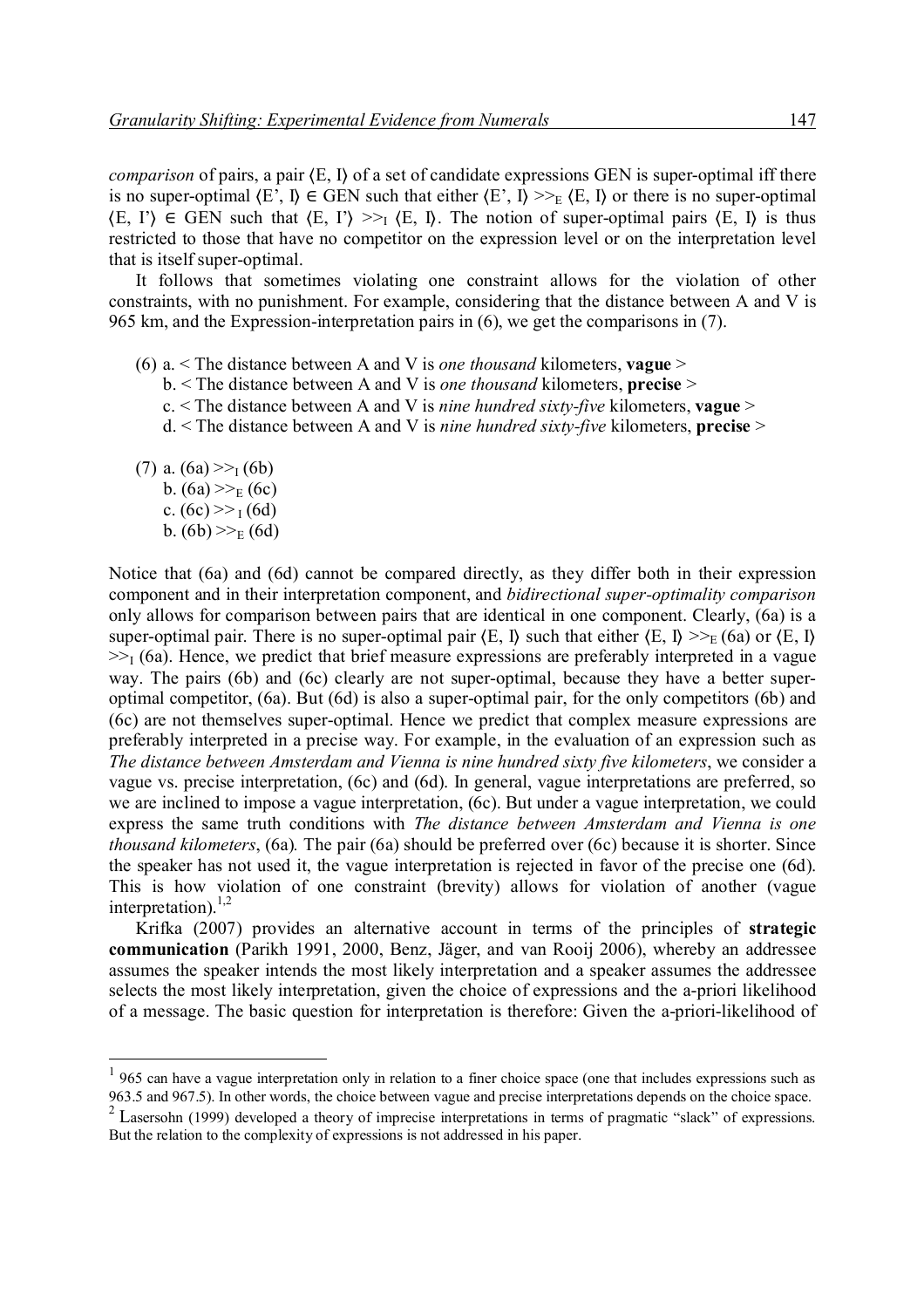the communicated information and general interpretation strategies, what is the most likely interpretation of an ambiguous or vague form?

Within this framework, the approximate interpretations of a numeral *n* are represented by an interval  $[n - n/s, n + n/s]$ , and a function representing goodness of fit of each point in this interval. This function is thought to have the bell shape of a normal distribution with mean *n* and standard deviation *s*. At a level of approximation of, for example, s = 10, a reported value *Ten* would stand for [9, 11], whereas a reported value of *100* would stand for [90, 110].The quotient of standard deviation *s* and mean *n* indicates the coarseness of the interpretation; with smaller  $n/s$ , the interpretation gets more precise. At a level of approximation of 0 (s = ∞), numbers are interpreted in a precise way (cf. Dehaene 1997).

Assuming equal probabilities for scale points, it follows that approximate interpretations are more probable than precise ones (because they include more points), and interpretations relative to coarse scales are more probable than fine ones (for the same reason). Assuming a preference for short expressions, the shortest among any set of numerals with roughly the same distribution is associated with the most probable (coarse and approximate) interpretation, while the longer ones must, therefore, be interpreted more precisely.

However, besides these results, the theory can explain apparent exceptions to the preference for short expressions; e.g. why is *forty five minutes* interpreted in a less precise way than *forty minutes*? The explanation proposed is as follows. The most frequent type of scale in the western culture is the one based on the powers of ten, but other dominant representations exist, such as the 15-point and 5-point time scales in (8b,c):

|  | d. 0-5-10-15-20-25-30-35-40-45-50-55-60-65-70-75-80-85-90-95---120- |  |
|--|---------------------------------------------------------------------|--|

The use of *forty five minutes* invokes the coarser-grained scale (8c) rather than the finegrained scale (8d). With respect to level (8c), the scale point 45 represents the times in [38, 52]. With respect to level (8d), the scale point  $45$  represents the times in  $[43, 47]$ .<sup>3</sup> Let the a-priori probability for a report of each time in the range be the same, say *r*. Then the probability that the measured time is in [43, 47] is 5r, and the probability that the measured time is in [38, 42] is 15r. Let the a-priori probability that one of the scales (8c) or (8d) are used be the same, say *s*. Then the probability that the finer-grained scale (8d) is used is 5rs, and the probability that the more coarse-grained scale (8c) is used is bigger, 15rs. Hence, a hearer will assume the coarser-grained scale (8c). By contrast, *forty* does not denote any scale point on (8c), so it cannot be interpreted at this level. The first scale it can be interpreted at is (8d), where it captures time in [37, 42]. By similar reasoning, this is the level at which *forty* will be interpreted, and not the even finergrained level of single minutes with scale points like 38, 39, 40, 41 etc.

Finally, Lewis (1979) argues that a shift from default to finer granularity and/or precision level is a natural discourse move, but the opposite shift is not. For example, we may state that the Netherlands is flat, presupposing default coarse granularity *g*, and then point out that it is actually a bit bumpy by shifting to a finer criterion  $g_p$ , taking as evidence bumps we previously ignored. However, we cannot state that the Netherlands is bumpy and smoothly proceed to say

 $3$  On the assumption that 45 is never used to convey a point closer to the precise interpretation of 44 or 43 than to that of 45.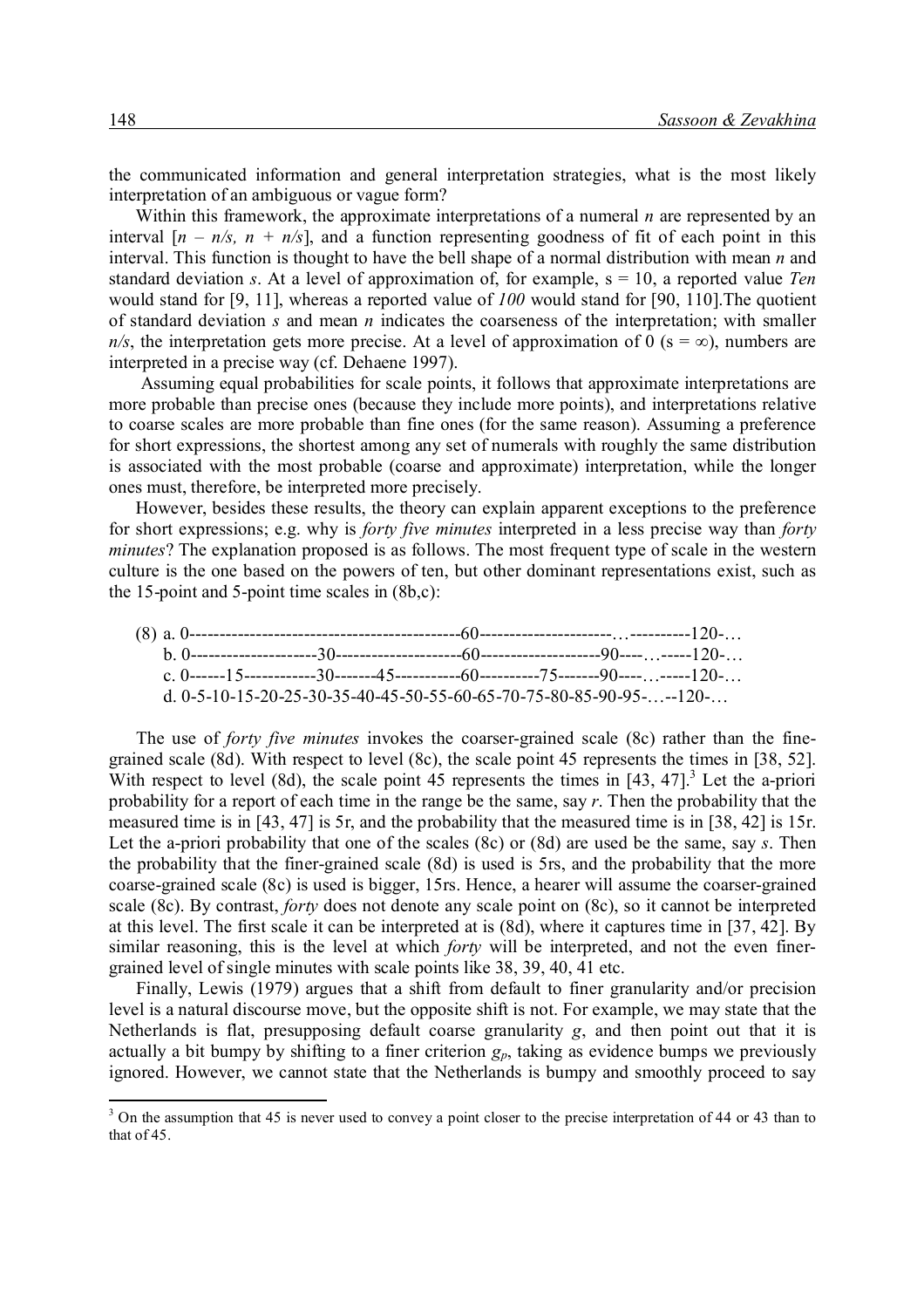that it is actually flat, thereby ignoring bumps that we previously regarded as relevant evidence. This means that once an expression of a fine alternative set is uttered like *nine hundred sixty five*, the interpretation of an expression like *one thousand* is forced to be relative to a finer granularity scale than the default for this expression.

Putting it all together, the simple numeral *10* in (9a) is expected to have a default coarse and approximate interpretation 'about ten', say,  $[\text{ten}]_g = [9.5, 10.5)$ , and 9.5 is expected to have a precise interpretation,  $[9.5]_{gp} = [9.5]$ . Since the latter is part of the former,  $9.5 \in [9.5, 10.5)$ , in (9a) B's utterance is understood as confirming A's utterance. By contrast, we expect that following an utterance of a complex numeral, e.g., *9.5* in (9b), the interpretation of the simple numeral *10* would be finer and more precise than the default,  $[\text{ten}]_{gp} = [10]$ . Since  $10 \neq 9.5$ , and since numerals tend toward upper-bounded or 'exact' readings (Breheny 2005; Geurts 2009; e.g. *9.5* and *10* are understood as conveying 'exactly 9.3' and 'exactly 10', in particular when interpreted along precise criteria), in (9b) B's utterance is understood as contradicting A's. Therefore, we predict higher agreement of speaker B to speaker A's utterance in coarse-to-fine contexts like (9a) than in fine-to-coarse ones like (9b).

(9) a. A: Stock Exchange fell by ten percent. B: Yes (#No), it fell by nine point five percent. b. A: Stock Exchange fell by nine point five percent. B: No (#Yes), it fell by ten percent.

Experiment 1 tested similar predictions of a Krifka-Lewis analysis of numerals.

### **2 Experiment 1: Inference Relations between Statements with Round vs. Precise Numerals**

#### **2.1 Methods**

*Participants* were recruited using Amazon Mechanical Turk (AMT) – an online labor market place where workers are paid small amounts of money to complete small tasks named HITs (Human Intelligence Tasks). It has been shown that AMT provides a quick and relatively cheap method to acquire high-quality experimental results that do not differ significantly in performance from standard experimental settings (Buhrmester et al. 2011). The hits were not accessible to workers outside the USA. The reward per hit was \$0.3 cents. All in all, 156 participants answered on average 19 questions per participant (*SD* = 30), with Average Hourly Rate of \$5.7.

*The stimuli* consisted of sixty texts containing statements with numerical expressions. The texts were divided to 15 conditions by the type of round number (*10, 100* or *1000*) and precise number (e.g., for *10* there were *9, 9.3, 8.7, 9.33* and *8.67*). The precise numbers differed in terms of their granularity (coarse, fine and very fine, as in *9, 9.3* and *9.33* for *10*), depending on the number of non-zero digits, and in terms of their distance from the round numbers (short, middle or long, as is the distance of *9.3, 9* and *8.7* from *10*, respectively). Granularity and distance were combined into five condition types all in all (see Appendix 1). In addition, each item occurred in two different versions corresponding to two inference types ("If round, precise", "If precise, round").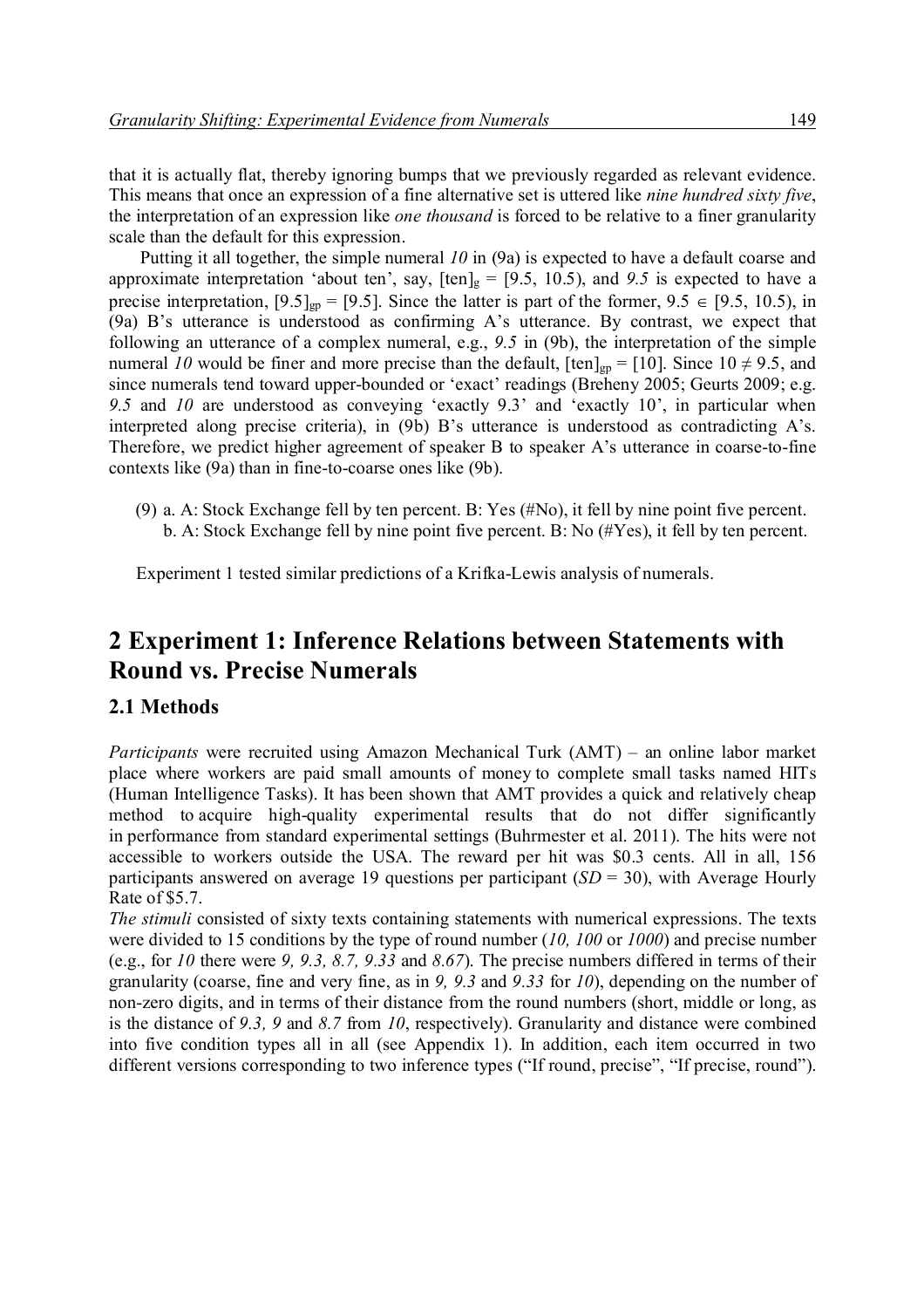The following examples illustrate the five resulting conditions for the round number *100* in coarse-fine contexts ("If round, precise"):<sup>4</sup>

- (10) a. *Middle distance, coarse granularity* ("If 100, 99"): Nick thinks there are 100 balloons in the sky. Nick's mother thinks there are 99 balloons in the sky. Would Nick agree that there are 99 balloons?
	- b. *Short distance, fine granularity* ("If 100, 99.2"): Nick thinks the table's width is 100 cm. Nick's mother thinks it is 99.2 cm. Would Nick agree that it is 99.2 cm?
	- c. *Long distance, fine granularity* ("If 100, 98.8"): Nick thinks Sara jumped a distance of 100 cm. Nick's mother thinks it was 98.8 cm. Would Nick agree that it was 98.8 cm?
	- d. *Short distance, very fine granularity* ("If 100, 99.23"): Nick thinks George's height is 100 cm. Nick's mother thinks it is 99.23 cm. Would Nick agree that it is 99.23 cm?
	- e. *Long distance, very fine granularity* ("If 100, 98.77"): Nick thinks Bill's weight is 100 kilos. Nick's mother thinks it is 98.77 kilos. Would Nick agree that it is 98.77 kilos?

This design resulted in 30 conditions (five granularity  $\&$  distance levels  $\times$  three round numbers  $\times$  two inference forms). With four items per condition it yielded all in all 120 target contexts (see Appendix 2).

The fillers consisted of two types of texts belonging to two different experiments. The first type consisted of 120 fillers involving inference relations between statements with modified and unmodified adjectives, and the second type consisted of 136 fillers involving inferences between statements with two different adjectives in the comparative construction. The following examples (11a,b) and (12a,b) illustrate these two types of fillers, respectively.

- (11) a. Nick thinks that he is completely healthy. Nick's mother thinks that he is healthy. Would Nick agree that he is healthy?
	- b. Nick thinks that the road is bumpy. Nick's mother thinks that it's slightly bumpy. Would Nick agree that it's slightly bumpy?
- (12) a. Nick thinks that his cousin is more attentive than his aunt. Nick's mother thinks that his cousin is more caring than his aunt. Would Nick agree that his cousin is more caring than his aunt?
	- b. Nick says that the side effects of the old medicine are more severe than those of the new one. Nick's mother says that they are more numerous than those of the new one. Would Nick agree that they are more numerous than those of the new one?

In all target and filler contexts, participants were asked to provide an answer to whether Nick would agree with his mother on a scale ranging from 1 (certainly not) to 7 (certainly yes).

Each text was presented as a separate hit. The target and filler contexts were presented in a randomized order except that each two target contexts were separated by at least two fillers of

<sup>&</sup>lt;sup>4</sup> The precise numbers occurring with  $1000$  were exactly 10 times bigger (so the round number  $\times$  precise number ratios were exactly the same).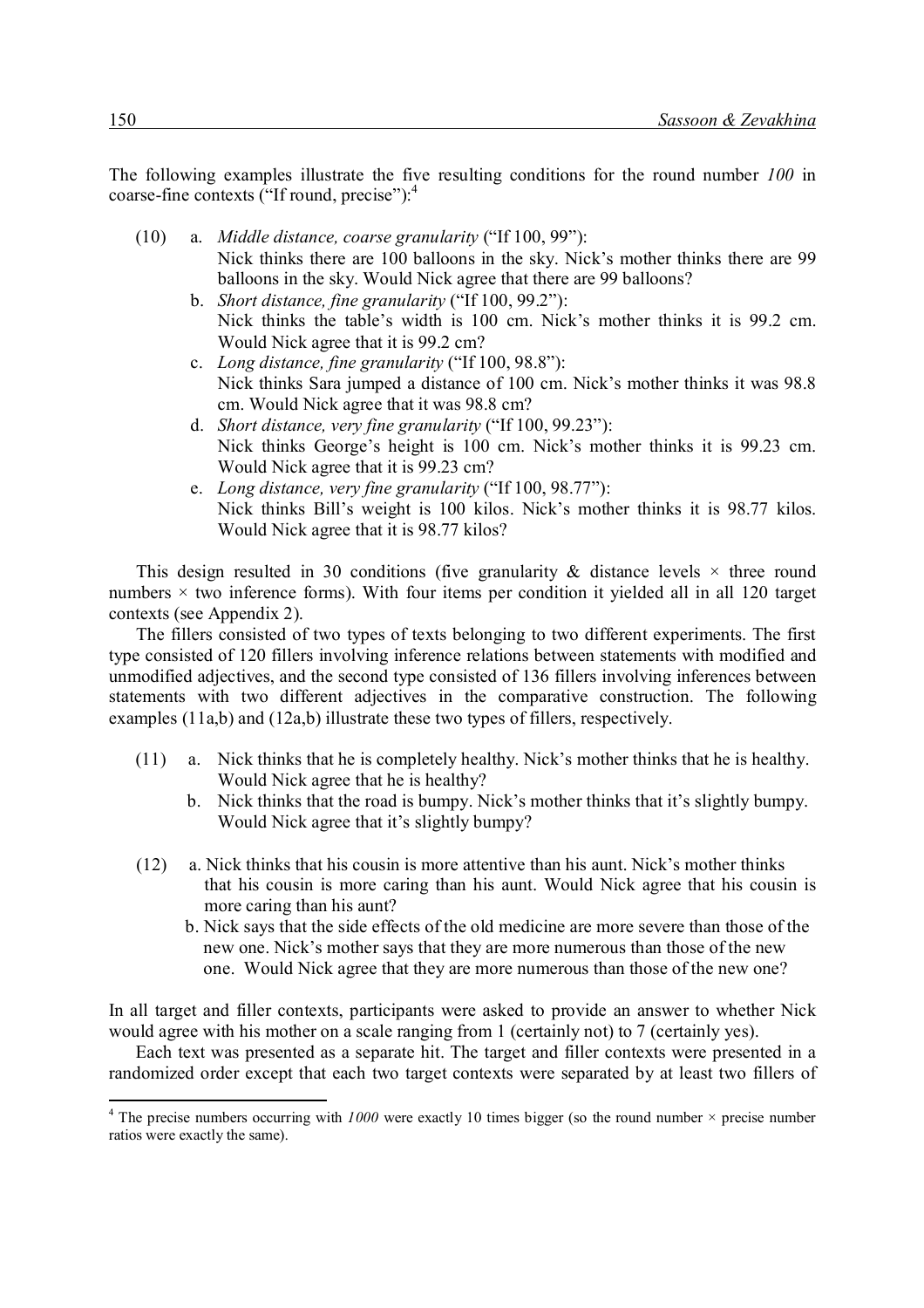different types. Each hit began with the following instructions: **Notice that this HIT is for English native speakers only!** *Read a short text about Nick and his mother and determine to what extent you think Nick agrees to a statement on a scale from 1 (certainly not) to 7 (certainly yes). For example, if the context says that Nick has 100 books and Nick's mother has 200 books and you are asked whether Nick would agree that his mother has more books, you will probably think he will certainly agree (answer 7). However, if you are asked whether Nick would agree that his mother has fewer books, you will probably think he would certainly not agree (answer 1).* The instructions were followed by one context and a scale for ranking.

#### **2.2 Predictions**

The foremost aim of the experiment was to test Lewis's granularity shifting hypothesis, namely the hypothesis that shifting from coarse to fine granularity is preferable over shifting from fine to coarse granularity. The main prediction is that in the context of an utterance with a fine expression, agreement to a subsequent similar utterance with a coarse expression, as in (9a), will be higher than agreement to an utterance with a fine expression given a similar prior utterance with a coarse expression, as in (9b). We can reformulate this prediction in the following way: agreement ratings in coarse-fine contexts should be significantly higher than ratings in finecoarse ones (**Prediction 1**). A second null hypothesis is that the granularity shifting effect depends neither on the particular round number used (**Prediction 2a**) nor on the particular precise number (**Prediction 2b**). Another expectation is that, in the two context types, agreement rates will be inversely related to the distance between the round and precise numbers (**Prediction 3a**), and perhaps also to the extent to which the precise number is finer than the round one (**Prediction 3b**).

#### **2.3 Results: Numerals**

Table 1 presents averages over 25 participants for each one of the sixty items in the two inference types ("If round, precise", "If precise, round"). The means are near the mid of the seven-point scale, which is "3.5", ranging from "2.7" to "5.5". More importantly, as Table 1 shows, the means in the coarse-fine contexts are higher than the means in the fine-coarse contexts. A Wilcoxon signed-ranks test applied to two-sample of 60 matched pairs yields that agreement in contexts of shifting from coarse to fine granularity is greater than in contexts of shifting from fine to coarse granularity ( $z = -6.47$ ,  $p < .0001$ ). This result confirms **Prediction 1**, i.e., Lewis's granularity shifting hypothesis, which states that shifting from coarse to fine granularity is a natural discourse move, whereas shifting from fine to coarse one is not. This idea is also illustrated by Figures 1 and 2.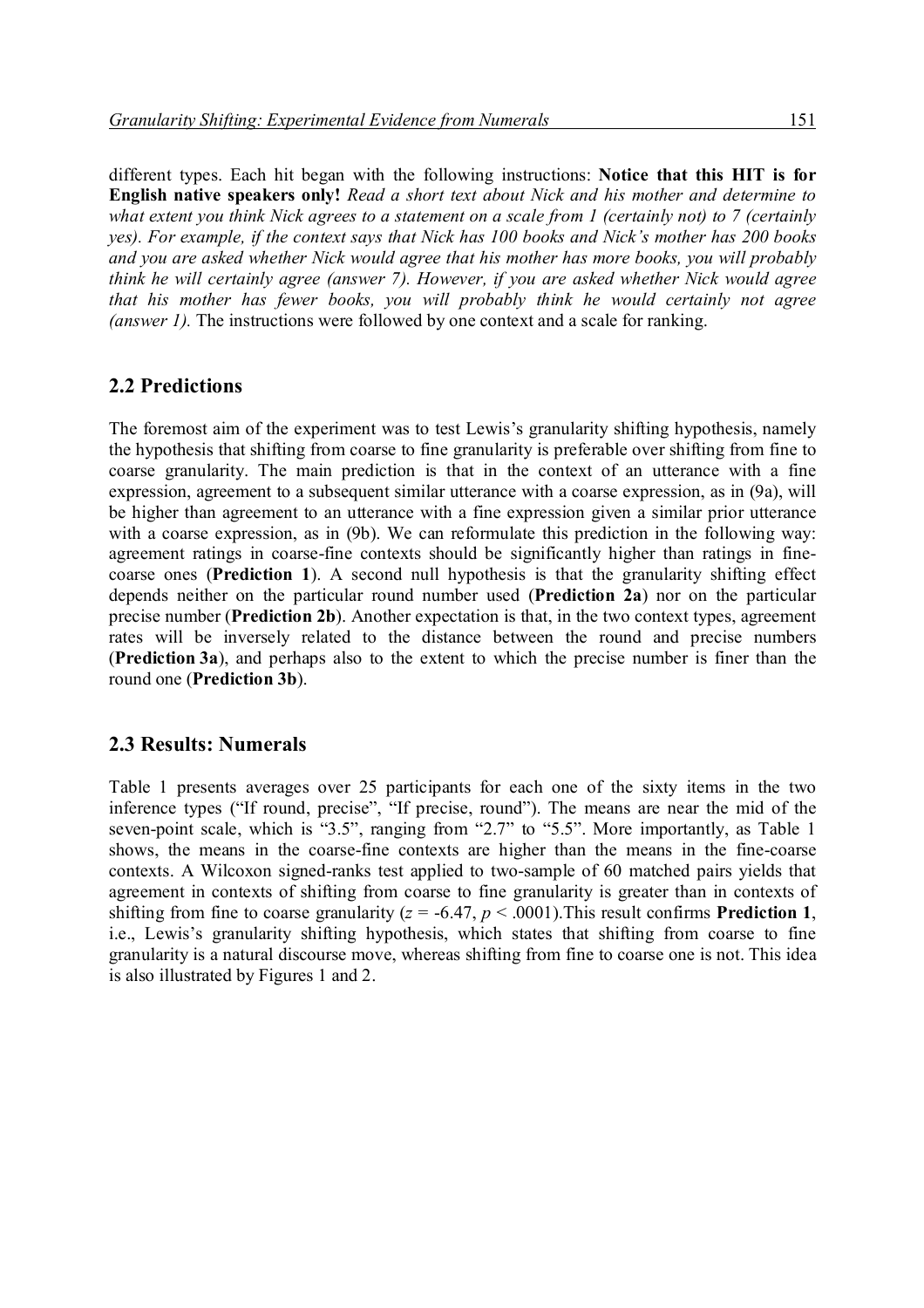|                        | 10<br>coarse-fine | 10<br>fine-coarse | 100<br>coarse-fine | 100<br>fine-coarse | 1000<br>coarse-fine | 1000<br>fine-coarse | <b>Total</b> |
|------------------------|-------------------|-------------------|--------------------|--------------------|---------------------|---------------------|--------------|
| <b>SHORT FINE</b>      | 4.64(0.69)        | 3.77(0.59)        | 4.91(0.55)         | 4.32(0.5)          | 4.87(0.48)          | 4.24(0.71)          | 4.46(0.24)   |
| <b>SHORT VERY FINE</b> | 4.37(0.47)        | 3.66(0.1)         | 4.86(0.7)          | 3.86(0.38)         | 4.76(0.07)          | 3.9(0.29)           | 4.24(0.16)   |
| <b>MID COARSE</b>      | 3.71(0.14)        | 2.74(0.4)         | 5.46(0.39)         | 4.62(0.17)         | 4.89(0.5)           | 4.24(0.18)          | 4.28(0.13)   |
| LONG FINE              | 3.88(0.49)        | 2.97(0.6)         | 4.95(0.22)         | 3.85(0.46)         | 4.81(0.34)          | 3.71(0.54)          | 4.03(0.19)   |
| <b>LONG VERY FINE</b>  | 3.41(0.29)        | 2.83(0.41)        | 4.88(0.13)         | 4(0.6)             | 4.6(0.3)            | 3.58(0.17)          | 3.88(0.14)   |
| Total                  | 4(0.2)            | 3.28(0.2)         | 5(0.2)             | 4.13(0.2)          | 4.77(0.16)          | 3.93(0.19)          | 4.19(0.08)   |

**Table 1**: Averaged agreement ratings (and standard deviations) for experiment 1.

The data, involving three types of round numbers and five types of distance  $\times$  granularity levels, allow drawing additional conclusions. First, as Figure 1 clearly shows, agreement rates differed by the type of round number, but the inference effect was identical for the three tested round numbers. A two-way factorial ANOVA for two randomized blocks of matched items (type of inference: coarse-fine vs. fine-coarse) and a repeated measure (type of round number: *10* vs. *100* vs. *1000*) yields a significant difference between the inference types  $(df = 1, F = 83.9, p < .0001)$ and between the round number types  $(df = 2, F = 40.8, p < .0001)$ , though no significant interaction ( $df = 2$ ,  $F = 0.54$ ,  $p > .05$ ). Thus, **Prediction 2a** was borne out.



**Figure 1**: Averaged agreement ratings for the 3 round number conditions in the two inference types.

Second, as Figure 2 illustrates, agreement rates differed by the type of precise number, but the inference effect was identical for the five types of precise numbers. A two-way factorial ANOVA for two randomized blocks of matched items (type of inference: coarse-fine vs. finecoarse) and a repeated measure (distance  $\times$  granularity level) yields a significant difference between inference types ( $df = 1, F = 52.6, p < .0001$ ) and between the five distance  $\times$  granularity levels ( $df = 4$ ,  $F = 2.9$ ,  $p < .05$ ), though no significant interaction ( $df = 4$ ,  $F = 0.2$ ,  $p > .05$ ). Thus, **Prediction 2b** was borne out.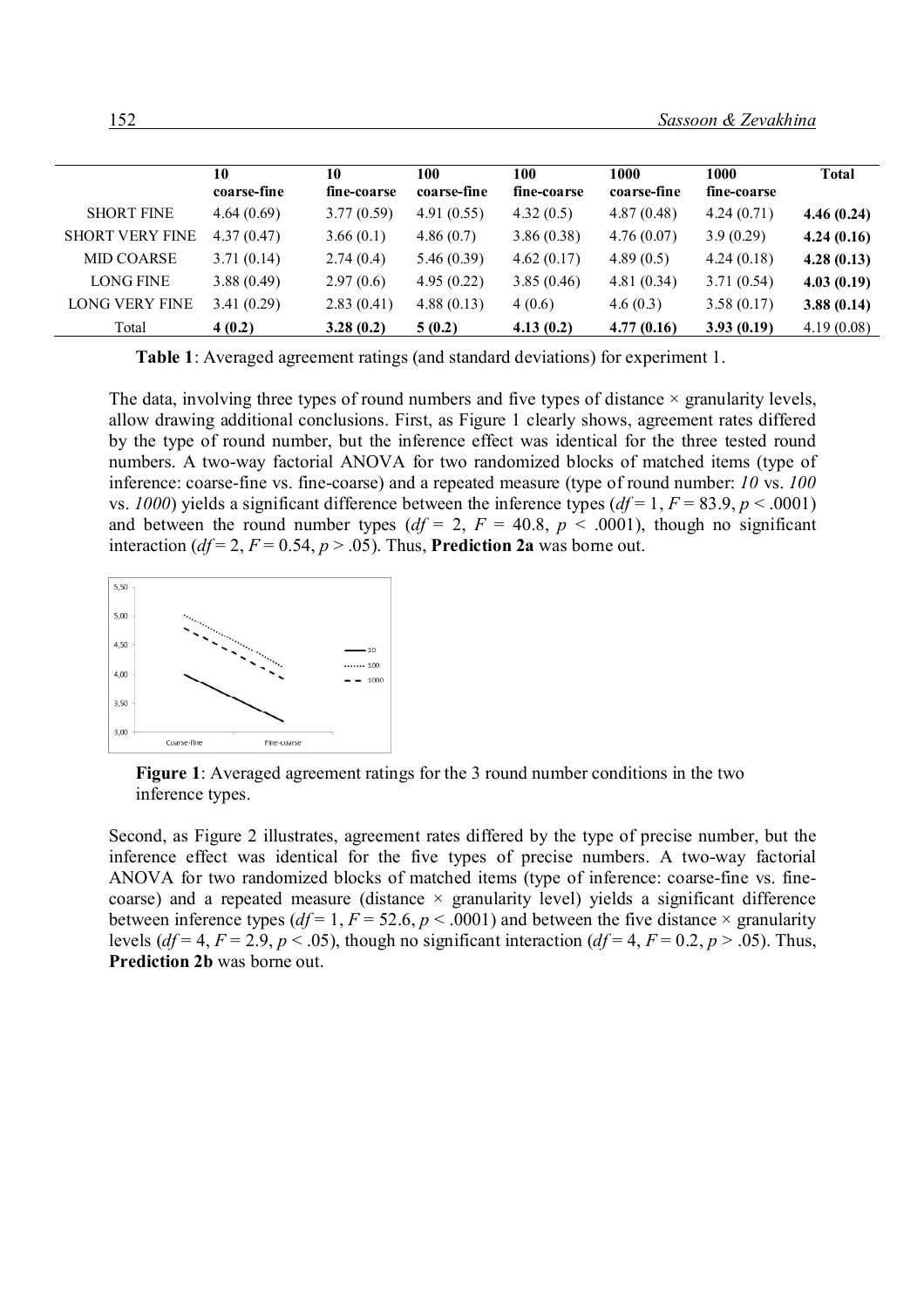

**Figure 2**: Averaged agreement ratings for the 5 precise number (distance  $\times$  granularity) conditions in the two inference types.

Notice that the low agreement rates for the *10* conditions are probably due to the bigger distance between the round and precise numbers in this case, and as such they cannot be taken as evidence for an inherent difference between *10* and the bigger round numbers. The *relative error*, namely the value  $(x - y) / x$ , where *x* is a round number and *y* is a precise number, is much greater for *10* and *9* than for *100* and *99*, and for *1000* and *990*. Only the latter two are equal.

(13) a.  $(10-9)/10 = 1/10$ . b.  $(100 - 99) / 100 = 1/100$ . c.  $(1000 - 990) / 1000 = 1/100$ .

In accordance, for standard deviation  $s = 20$ , the precise interpretation of, e.g., 9 or 8.9 is simply not within the vague interpretation of *ten*, [*9.5, 10.5*). By contrast, the answers for *100* and *1000* are all very positive because the differences between the precise and round numbers are small enough. For 1/s = 1/20, the precise interpretation of all of the precise numbers used in the case of *100* (e.g., *98.77*) is within the vague interpretation of *100*, [*95, 105*). The same holds for *1000*.

As Figures 1 and 3a-b demonstrate, all the conditions with *10* received much lower ratings than all those with *100* or *1000*. A two-way factorial ANOVA for 3 randomized blocks of matched items (types of round number: *10* vs. *100* vs. *1000*) and a repeated measure (granularity  $\times$  distance levels) yields a significant difference between the three types of round numbers ( $df = 2$ ,  $F = 27.9$ ,  $p < .0001$ ) and between the five granularity  $\times$  distance levels ( $df = 4$ ,  $F = 3.2$ , *p*  $<$  0.05), with a significant interaction (*df* = 8, *F* = 2.2, *p*  $<$  0.05).



**Figure 3a-b**: Averaged agreement ratings for the 5 distance  $\times$  granularity conditions in the 3 round number types.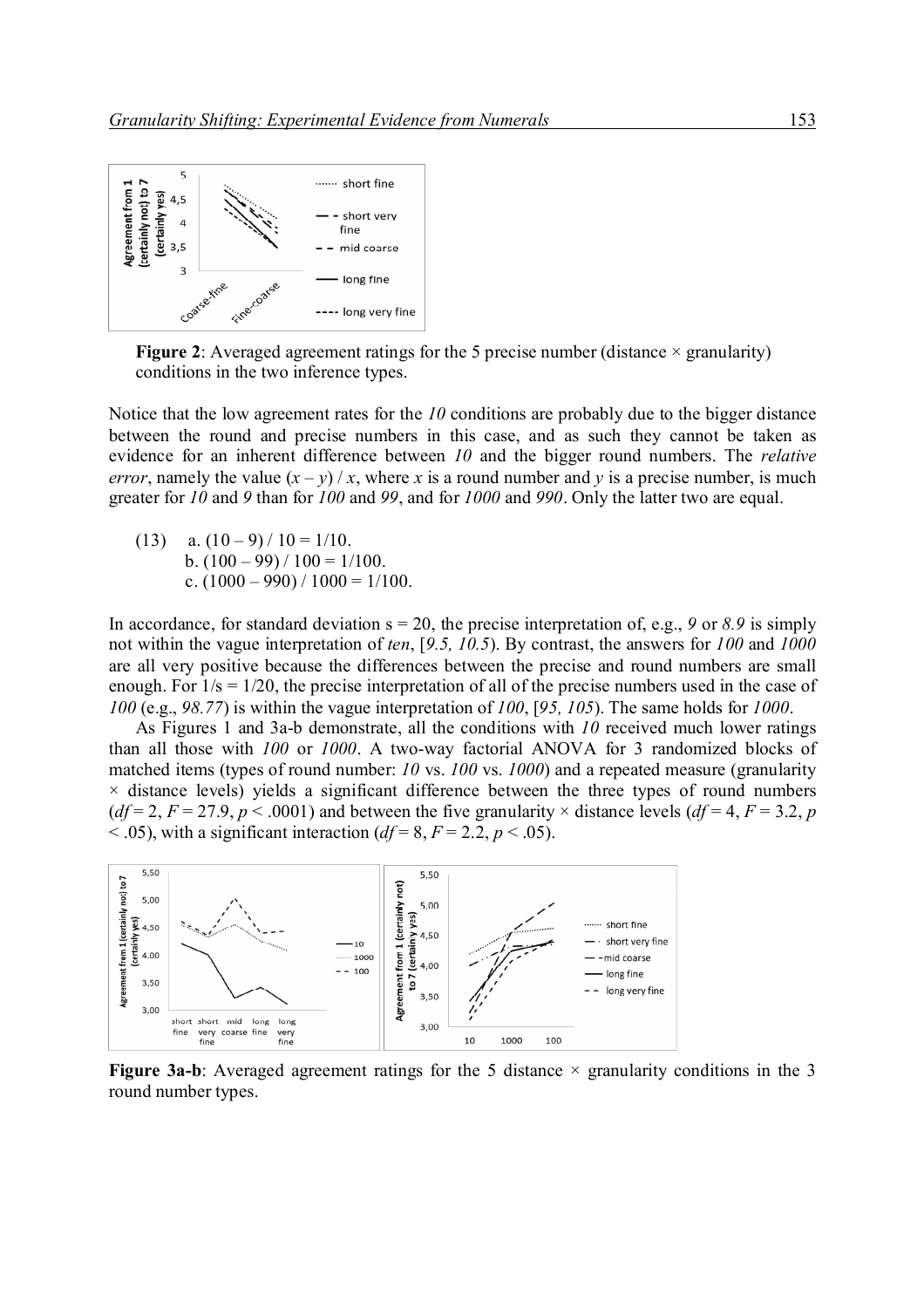Finally, considering conditions *100* and *1000*, **prediction 3a** was **not** confirmed in that the difference between the long- and short-distance conditions (fine and very fine granularity) is not significant. Figure 3b clearly illustrates the fact that agreement rates in the short  $\&$  very fine condition were almost the same as in the long & fine condition. However, a Mann-Whitney test yields a significant difference between the long distance  $(n = 32, MR = 21.4)$  and mid distance  $(n = 1, k = 1)$  $= 16$ ,  $MR = 30.8$ ) conditions (*U* = 356, *z* = -2.18, *p* < .03), and a significant difference at the confidence level of 90% between the short distance ( $n = 32$ ,  $MR = 22.1$ ) and mid distance ( $n =$ 16,  $MR = 29.3$ ) conditions ( $U = 332$ ,  $z = -1.65$ ,  $p < 0.1$ ,  $p<sub>1</sub> < 0.05$ <sup>5</sup>. Additional research is necessary in order to establish whether these are systematic patterns and in order to uncover their origins.

Moving on from distance to granularity (coarse, fine, and very fine), **prediction 3b** is partially confirmed. A Mann-Whitney test yields a significant difference in fine-coarse contexts between the very fine ( $n = 16$ ,  $MR = 9.4$ ) and coarse ( $n = 16$ ,  $MR = 18.8$ ) conditions (*U*  $= 114$ ,  $z = -3.03$ ,  $p < .003$ ), and between the fine (*MR*=10.8) and coarse (*MR*=16) conditions (*U* =92,  $z = -1.68$ ,  $p < 0.1$ ) and no difference between the very fine and fine conditions ( $p > 0.3$ ). It yields a similar difference in coarse-fine contexts, between the very fine  $(n = 16, MR = 10.2)$  and coarse ( $n = 16$ ,  $MR = 17.1$ ) conditions ( $U = 101$ ,  $z = -2.24$ ,  $p < .03$ ), and between the fine (*MR*=10.9) and coarse (*MR*=15.6) conditions (*U* =89,  $z = -1.5$ ,  $p < .134$ ,  $p<sub>1</sub> < .07$ ), with no difference between the very fine and fine conditions  $(p > .5)$ . Thus, in both fine-coarse and coarse-fine contexts, a precise number of a relatively coarse granularity triggers higher agreement ratings than one of either fine or very fine granularity, which, in turn, have the same effect. Again, additional research is needed to explain these effects.

#### **2.4 Discussion**

-

The results of the current study align with the expectations of a granularity theory for numerals (Krifka 2007 combined with Lewis 1979). The reason is that the precise interpretations of two subsequent numerals are non-overlapping. For example, consider the numerals *99* and *100*. When one speaker thinks *99* and another speaker thinks *100*, the former probably does not agree with the latter even if the latter is his mother and an authority, because having thought of such a precise number, one must be knowing precisely what the facts are and refuse to either agree that they are different, or to shift to coarser granularity, in support of David Lewis. In other words, the averaged response for "If 99, 100" is 4 on a seven-point scale, because *99* is interpreted precisely and relative to a fine scale, and so is *100* following the mention of *99*. Assuming an upper-open interpretation, evidence for 'at least 99' is consistent with 'at least 100', but assuming an upper-bounded interpretation, which is dominant for numbers, evidence for 'exactly 99' is evidence against 'exactly 100'.

However, if one thinks *100*, one would more probably agree that *99*, assuming his mother either knows more or is more pedant. In other words, the expression *100* is interpreted

<sup>&</sup>lt;sup>5</sup> Focusing on fine-coarse contexts, a Mann-Whitney test yields a significant difference (at a 90% confidence level) between the long distance ( $n = 16$ ,  $MR = 13.5$ ) and short distance ( $n = 16$ ,  $MR = 19.5$ ) conditions ( $U = 80$ ,  $z = 1.77$ ,  $p < .08$ ), in contrast to an absence of difference in coarse-fine contexts. Put differently, distance seems to reflect degree of disagreement, but not degree of agreement. The mid distance, though, is characterized by the highest agreement rates in coarse-fine contexts compared to the long ( $U = 100$ ,  $z = -2.17$ ,  $p < .05$ ,  $MR_{mid} = 17$  vs.  $MR_{long} =$ 10.3) and short distance  $(U = 90, z = -1.56, p < .15, MR_{mid} = 15.8$  vs.  $MR_{short} = 10.9$ , in fine-coarse contexts compared to the long ( $U = 111$ ,  $z = 2.85$   $p < .005$ ,  $MR_{mid} = 18.4$  vs.  $MR_{long} = 9.6$ ) and short distance  $(U = 95, z = -1.87, p < .07, MR<sub>mid</sub> = 16.4$  vs.  $MR<sub>short</sub> = 10.6$ .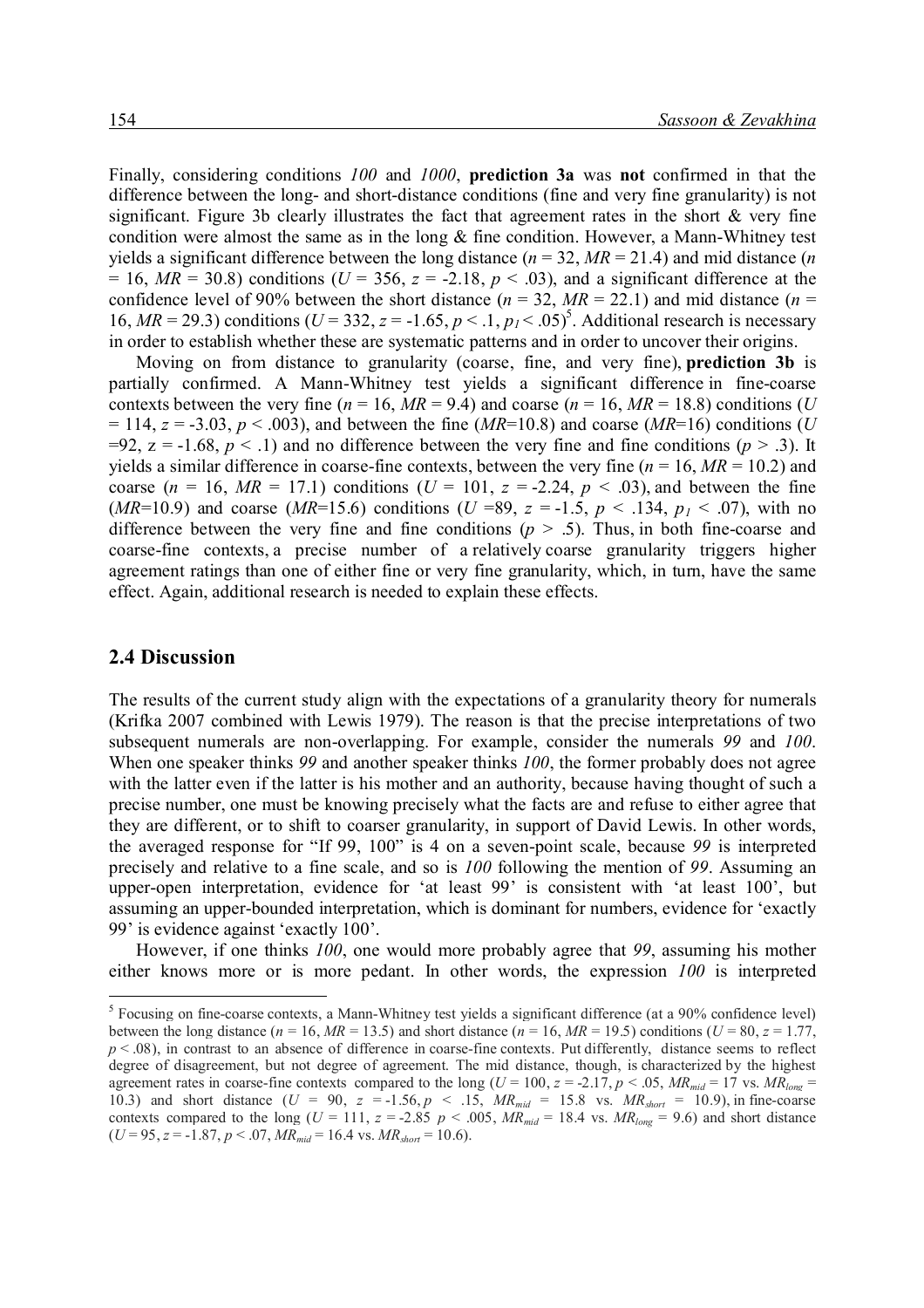approximately and the use of *99* creates a shift to a finer scale and is interpreted more precisely. Evidence for *around 100* is consistent with *99* as *99* is likely to be part of the approximate interpretation of *100*, so unless a speaker has a reason to think an addressee is mistaken, she accepts that *99*. The averaged response is 5 on a seven-point scale, and not higher (i.e., speakers are not completely certain that Nick would agree with his mother), because it is not strictly entailed that '99'. The validity of this account can be tested in the future by using a mere inference task ("Does it follow…").

Notice that we have not used in our experiment cases in which the precise number exceeded the round number (as in "If 100, 101?", and "If 101, 100?"). For such cases, we strongly believe, are always understood as corrections. At any rate, future work can test this assumption, too.

In sum, as expected, the simple numeral *10* is expected to have a default coarse and approximate interpretation 'about ten' (e.g.,  $[ten]_g = [9.5, 10.5)$ ), and 9.5 is expected to have a precise interpretation ([9.5]<sub>gp</sub> = [9.5]). Since the latter is part of the former (9.5  $\in$  [9.5, 10.5)), in dialogue (14a) B's utterance is understood as confirming A's utterance. By contrast, following an utterance of a complex numeral, e.g., *9.5* in (14b), the interpretation of a simple numeral would be finer and more precise than the default ( $[ten]_{gp} = [10]$ ). Since  $10 \neq 9.5$ , and since numerals tend toward upper-bounded readings, B's utterance is understood as contradicting A's. Therefore, agreement rates in coarse-to-fine contexts are higher than in fine-to-coarse ones.

- (14) a. A: Stock Exchange fell by 10 percent. B: Yes (#No), it fell by 9.5 percent.
	- b. A: Stock Exchange fell by 9.5 percent. B: No (#Yes), it fell by 10 percent.

#### **2.5 Numerals vs. Adjectives**

Sassoon and Zevakhina (2012) hypothesized that the granularity shifting effect in bare vs. modified adjectives is opposite to the one hypothesized for numerals in experiment 1 of this paper. The reason is that, from a semantic point of view, modified adjectives, resembling precise interpretations of numerals, are still quite different from them. The crux is that the precise interpretations of two subsequent numerals are always non-overlapping, unlike the precise interpretations of adjectives and their modified forms. Only minimized and non-minimized total adjectives (for instance, *slightly closed* and *closed,* respectively) resemble numerals in this respect. Let us explain this with some detail.

We assume, following Kennedy and McNally (2005), that adjectives divide to *partial* and *total* ones (e.g., *dirty* and *clean*, respectively). Partial adjectives have a minimum standard; e.g., one stain suffices for a shirt to count as *dirty*. Total adjectives have a maximum standard; e.g., to count as *clean* a shirt has to be completely free of dirt (maximally clean).

Moreover, intuitively, adjectival modification as in *slightly dirty* and *completely clean* triggers a granularity shift, rendering relevant, e.g., hardly visible dirt specks that are by default ignorable in judging cleanliness. Thus, we further assume, following Sassoon (2012), that the use of modifiers such as *slightly* and *completely* triggers a shift to finer scales, namely, to scales representing more distinctions (Lewis 1979; van Rooij 2009). Formally, for any two degree functions g,g<sub>p</sub> $\in$ D<sub>xd</sub>, g<sub>p</sub> is finer-grained than g, g  $\subset$  g<sub>p</sub> iff  $\exists x,y\in D_x$ , (g(x) = g(y)) &  $\neg$ (g<sub>p</sub>(x) =  $g_p(y)$ ), but not v.v.  $\neg \exists x,y \in D_x$ ,  $(g_p(x) = g_p(y))$  &  $\neg (g(x) = g(y))$ . For example, two similar glasses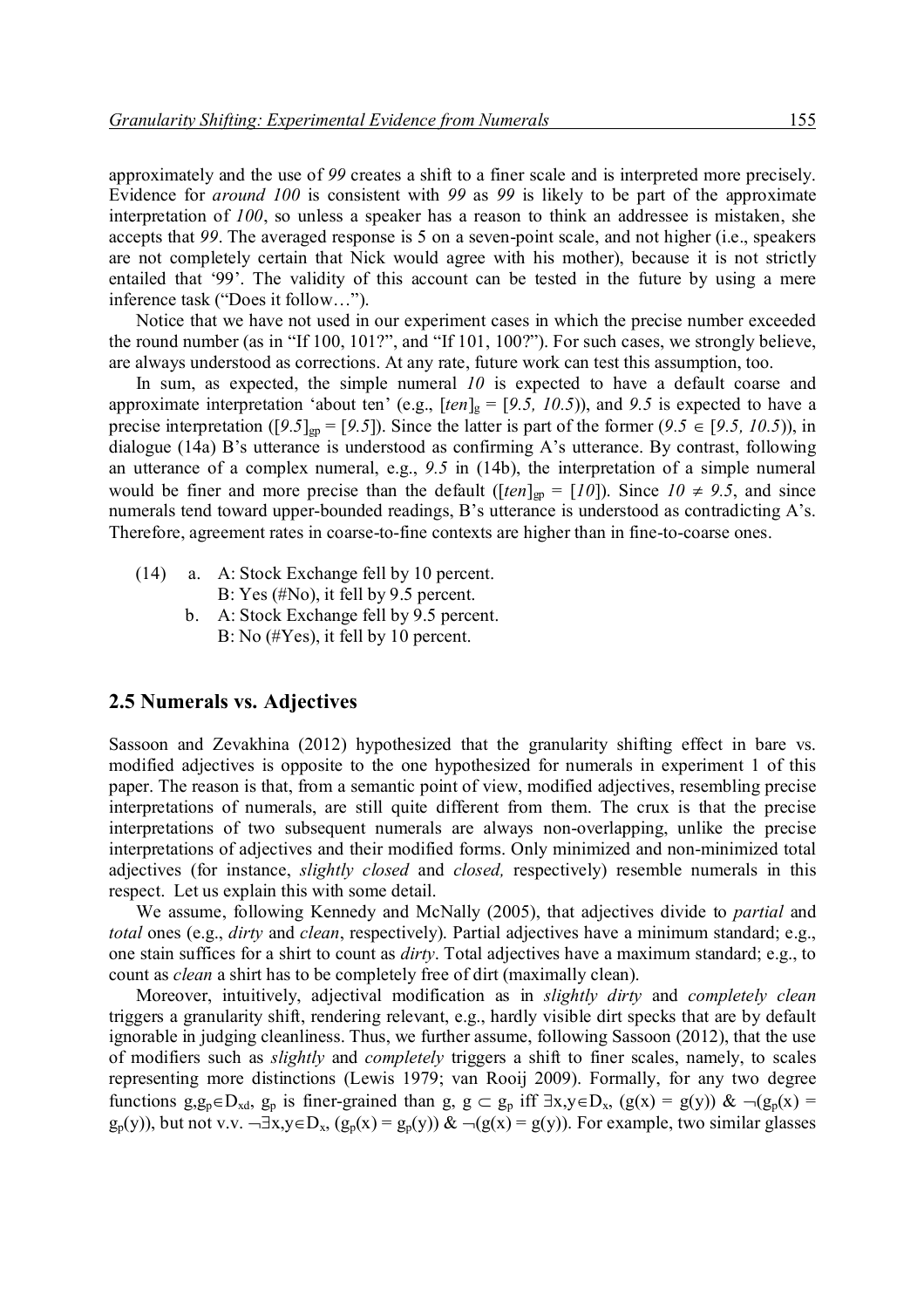filled with an amount of wine differing in but few drops are indistinguishable relative to g (they fall under [equally full]<sub>g</sub>), but distinguishable relative to  $g_p$  (they fall under [fuller]<sub>gp</sub>).

A total adjective like *full* denotes maximally full entities *presupposing coarse granularity level* g, as stated in (15a). A few missing drops in a full glass are ignorable – such glasses are considered to be as full as they can be. By contrast, the maximized total adjective form *completely full* denotes maximally full entities, *presupposing finer granularity*  $g_{p}$ , as stated in (15b). A few missing drops in a glass render it less full than it can be, and thus *not full*. Since g<sup>p</sup> is finer than g, it follows that  $g_p$  assigns fewer entities the same degree, e.g. fewer entities are mapped to a degree identical to the maximum ( $\tau_g \supset \tau_{gp}$ ). Thus, (15b) is stronger than (15a). It becomes harder for an object to count as full as it can be.

- (15) a.  $[G_{\text{total}}]_g = \lambda x. g(x) = \max(g)$ 
	- b. [completely  $G]_g = \lambda x$ .  $g_p(x) = max(g_p)$ , for  $g_p$  finer than g
	- c.  $[G<sub>partial</sub>]<sub>g</sub> = \lambda x. g(x) > min(g)$
	- d. [slightly  $G|_g = \lambda x$ .  $g_p(x) >$  standard( $g_p$ ), for  $g_p$  finer than g

Similarly, a partial adjective like *dirty* denotes minimally dirty entities, presupposing coarse granularity g, as stated in (15c). Thus, objects covered with a few specks of dirt are considered to be as clean as objects which are completely free of dirt. By contrast, the minimized partial adjective form *slightly dirty* denotes dirty entities, *presupposing finer granularity*  $g_p$ , as stated in (15d). A few dirt specks turn an object dirtier than dirt free entities, and thus  $\frac{dirty}{}$ . Since  $g_p$  is finer than g, more distinctions are made, i.e.,  $g_p$  assigns more entities different degrees ( $>g \subset$  $>_{gp}$ ). Thus, (15d) is weaker than (15c). It is easier to exceed the minimum threshold.

This account captures the use of *slightly* with total adjectives, where *slightly* tends to trigger minimal shifting to a non-maximal standard,  $d_s < max(g_p)$ , which can therefore function as an external threshold for denotation members to exceed. Hence, *slightly full* implies *rather full.* In other words, combinations of minimizers with doubly closed total adjectives such as *slightly full*  refer to the minimum in the denotation, not scale, namely, to relatively high degrees, rather than very low degrees. This consequence is intuitively correct, e.g., an utterance of a sentence like *The city square is slightly full implies that the city square is rather full; it is more full than empty.* Moreover, if there are but few people in the square we cannot possibly describe the situation using this sentence. These facts are unexpected given a scale-minimum analysis of *slightly*.

Returning to Lewis's (1979) granularity shifting principle, the prediction is that utterances with a modified adjective such as *completely full* or *slightly dirty* involve an irreversible shift to fine granularity and, therefore, a subsequent utterance of a bare adjective, e.g., *full* and *dirty,*  respectively, is interpreted on a fine scale. However, the non-default fine and precise interpretation of *dirty* following *slightly dirty*, as in (17), is identical to that of *slightly dirty*. It includes instances with slight amount of dirt, so B's utterance is understood as confirming A's. By contrast, the coarse interpretation of *dirty* in (16) excludes slightly dirty entities. Slight dirt is ignorable. So B and A's utterances are conceived as a disagreement. Thus, we predict lower agreement rates in coarse-to-fine contexts like (16) than in fine-to-coarse ones like (17), opposite to the prediction for numerals (fine-coarse >> coarse-fine).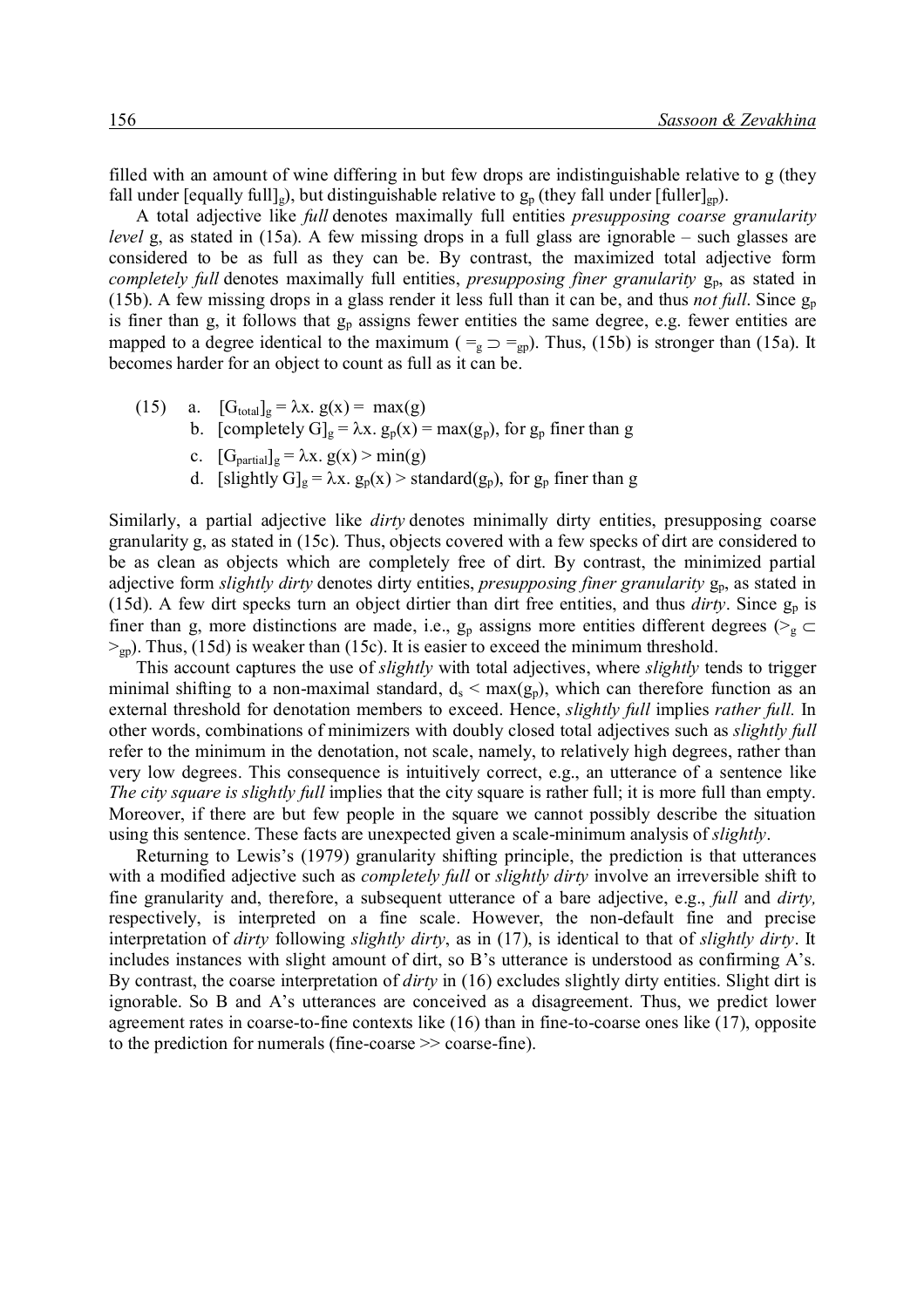| (16) | A: The table is dirty.               |
|------|--------------------------------------|
|      | $B: No$ (?Yes), it's slightly dirty. |
| (17) | A: The table is slightly dirty.      |
|      | B: Yes (?No), it's dirty.            |

With these analyses at hand, Sassoon and Zevakhina (2012) predicted that agreement ratings for "If x is M A, x is A" contexts should be significantly higher than ratings for "If x is A, x is M A" contexts, where M is a modifier and A is an adjective. The results of their study confirmed this prediction, revealing significant effects of inference ("If A, M  $A$ " << "If M A,  $A$ ",  $p$  < .0001), modifier type (*slightly* << *completely*,  $p$  < .0001), adjective type (total << partial,  $p$  < .0003), and an interaction: the inference effect is stronger with *completely* than *slightly*, and is, predictably, not significant in *slightly* + total adjectives. The reason is that the precise interpretation of, e.g., *full* is different from that of *slightly full,* as is the case with round numbers following precise ones (e.g., "If 9.5, 10"), and unlike the case with partial adjectives and their minimized forms illustrated in (17) above with *slightly dirty* and *dirty.* Indeed, agreement rates were higher for "If minimized partial A, then A" than for "If minimized total A, then A".

In sum, the main results suggest that speakers tend to agree that, e.g., "If x is slightly bumpy, x is bumpy" to a larger extent than they tend to agree that "If x is bumpy, x is slightly bumpy", and they tend to agree that, e.g., "If x is completely flat, x is flat" to a larger extent than they tend to agree that "If x is flat, x is completely flat".<sup>6</sup> Moreover, as predicted, the agreement rates were very high (significantly higher than those associated with a set of clearly false fillers), except for combinations of minimizers and total adjectives. 7

One surprising result was that the modifier effect (the higher agreement rates for *completely*  than *slightly*: "If maximized A, then  $A'' \gg$  "If minimized A, then A") extended to partial adjectives. To illustrate, the agreement ratings for inferences from, e.g., *dirty* to *completely dirty* were higher than for inferences from *dirty* to *slightly dirty.* Sassoon and Zevakhina (2012) proposed that this result is due to a *level of fit effect*. Recall that according to Krifka's (2007) model, the interpretation of a numeral *n* is represented by an interval  $[n - n/s, n + n/s]$ , and a function representing goodness of fit of each point in this interval. Sassoon and Zevakhina (2012) proposed that also the interval denoted by a minimum-standard adjective such as *dirty* is associated with a function representing goodness of fit of each point. Thus, for example, entities covered with some but not much dirt are dirty, but their level of fit with respect to *dirty* is not as high as the level of fit of entities covered with much dirt. Put informally, when speakers think of dirty entities, they think of very dirty ones, not of slightly dirty ones. This effect of level of fit was thought to be manifested by the higher agreement rate for "If x is dirty, x is completely dirty" than for "If x is dirty, x is slightly dirty".

Given this surprising result, the second goal of this paper is to test semantic relations between statements with modified and non-modified adjectives, using an entailment task, rather than an agreement task, with the goal of minimizing level of fit effects. Thus, experiment 2 aimed to test

 $6$  Although the second effect is stronger, the first one is more important, for it is not captured by mere entailment.

<sup>&</sup>lt;sup>7</sup> Some differences between numerals and modifiers may stem from the fact that with numerals truth conditions are based on fact, e.g., number of objects/measures in the world, and, relatedly, often interpretations are upper-bounded. By contrast, for adjectives and their modifiers there are no objective facts on which to base truth value evaluations. The standard of membership in a denotation is so context and speaker dependent that with adjectives the shift to a fine granularity is not interpreted as "knowing better the facts". Mainly considerations of how pedantic one is in his criteria of application play a role. The precise implications of this difference are yet to be explored.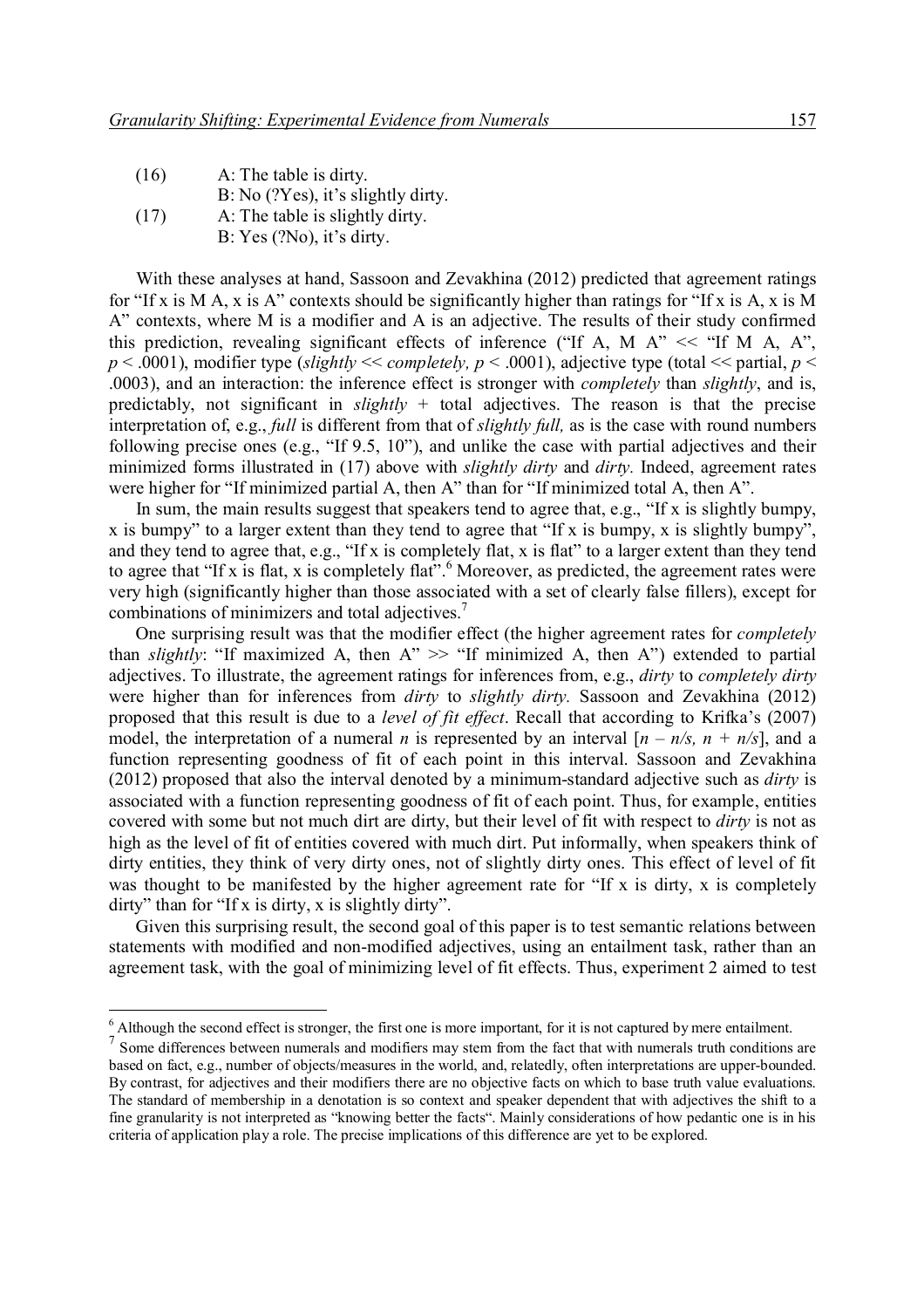whether the Lewis granularity shifting effect survives when an entailment task is used, whereas the level of fit effect disappears.

## **3 Experiment 2: Inference Relations between Statements with Modified vs. Unmodified Adjectives**

#### **3.1 Methods**

*Participants* were recruited using AMT. The reward per hit was \$0.3 cents. All in all, 120 participants (American workers) answered on average 21 questions per participant  $(SD = 21)$ , with average hourly rate of \$5.7. 68% of the participants had some knowledge of logic and probability, 7% had deep knowledge, and 24% had no knowledge.

The *lexical items* consisted of 8 partial adjectives (*open, transparent, visible, wrong, incorrect, unclear, dirty, sick*) and 8 total adjectives (*full, closed, empty, invisible, correct, opaque, clean, healthy*). Rather than an agreement task, the task this time involved an entailment judgment. Thus the general structure of the texts used in this experiment was "If  $S<sub>1</sub>$ , does it follow that  $S_2$ ?". Each adjective occurred in 8 versions of a text involving either the modifier *slightly* or the modifier *completely*, and the inference patterns "If x is A, x is M A" (cf. (18a) and (19a)), "If x is M A, x is A" (cf. (18b) and (19b)), as well as "If x is M A, x is not A" (cf. (20a) and  $(21a)$ , and "If x is not M A, x is not A" (cf.  $(20b)$  and  $(21b)$ ).

| (18) | a. If $A$ , slightly $A$ :<br>If x is dirty, does it follow that x is slightly dirty?<br>b. If slightly $A, A$ :<br>If x is slightly dirty, does it follow that x is dirty?                         |
|------|-----------------------------------------------------------------------------------------------------------------------------------------------------------------------------------------------------|
| (19) | a. If $A$ , completely $A$ :<br>If x is dirty, does it follow that x is completely dirty?<br>b. If completely $A, A$ :<br>If x is completely dirty, does it follow that x is dirty?                 |
| (20) | a. If slightly A, not $A$ :<br>If x is slightly dirty, does it follow that x is not dirty?<br>b. If not slightly $A$ , not $A$ :<br>If x is not slightly dirty, does it follow that x is not dirty? |
| (21) | a. If completely A, not $A$ :<br>If x is completely dirty, does it follow that x is not dirty?<br>b. If not completely A, not A:                                                                    |

This design resulted in 128 target texts, including 2 randomized blocks (adjective types) of 8 items each, occurring in 8 versions (repeated measures across the blocks) differing by the modifier and inference type.

If x is not completely dirty, does it follow that x is not dirty?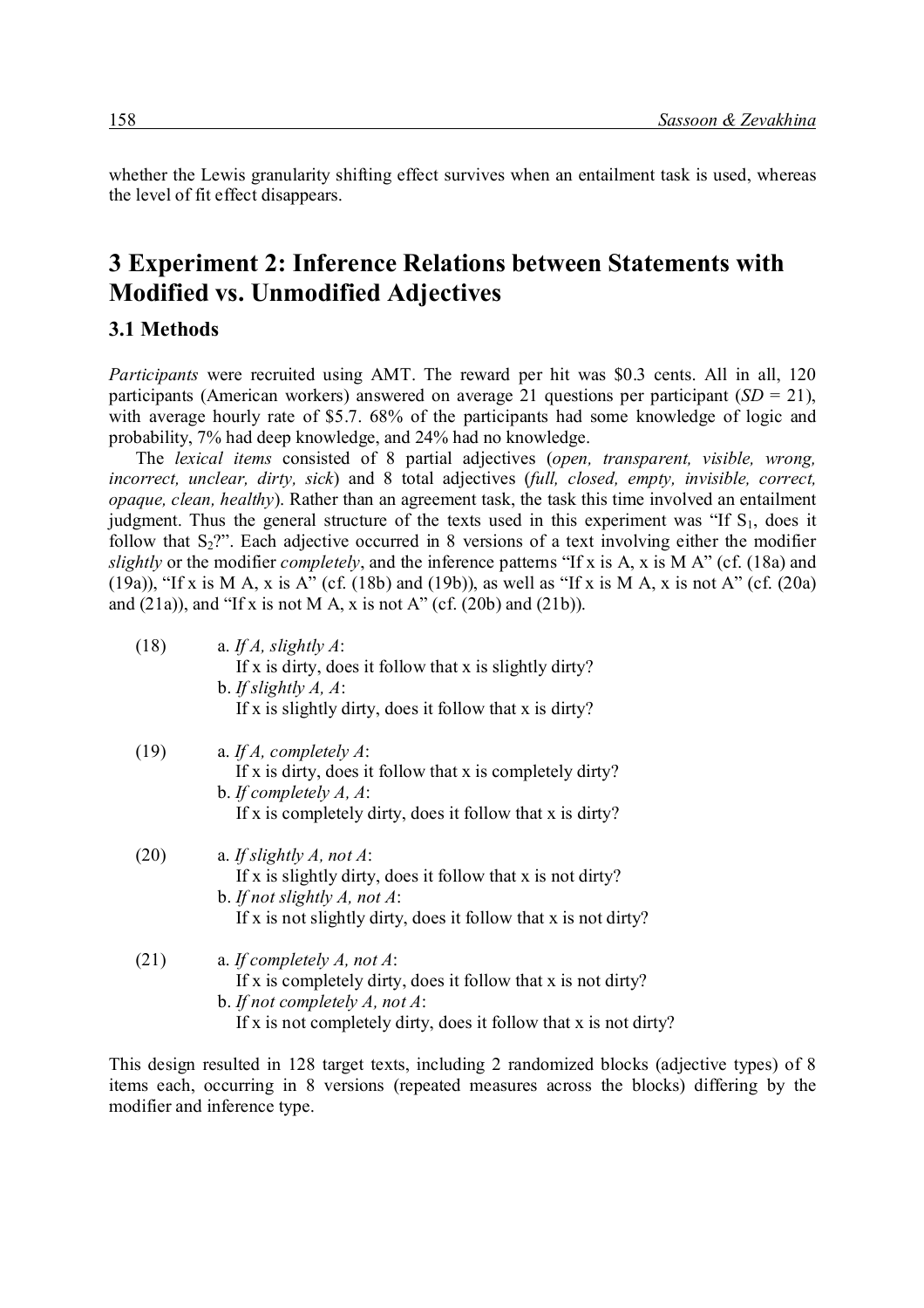The 128 fillers consisted of 8 versions of 16 texts (per 16 adjective pairs) presenting entailment tasks with conjunctions and disjunctions. The entailments had the general forms "If x is A and B, x is B" (cf.  $(22a)$ ), "If x is B, x is A and B" (cf.  $(22b)$ ); "If x is A or B, x is B", and "If x is B, x is A or B". Also, similar entailments were included with conjunctive and disjunctive comparatives: "If x is more B than y, x is more A and B than y" (cf.  $(22c)$ ), "If x is more A and B than y, x is more B than y" (cf. (22d)); "If x is more A or B than y, x is more B than y", and "If x is more B than y, x is more A or B than y".

- (22) a. If chicken is nutritious and digestible, does it follow that it's digestible?
	- b. If chicken is digestible, does it follow that it's nutritious and digestible?
		- c. If chicken is more digestible than beef, does it follow that it's more nutritious and digestible than the beef?
		- d. If chicken is more nutritious and digestible than beef, does it follow that it's more digestible than the beef?

In all cases participants were asked to provide an answer on a scale ranging from 1 (certainly not) to 5 (certainly yes). The instructions, which were very similar to those of experiment 1 (see section 2.1) clarified that the survey is intended for English speakers. The targets and fillers were counterbalanced into 16 lists of 8 targets and 8 fillers each, presented in a randomized order.

### **3.2 Results**

Table 2 presents averages over 25 participants for 2 modifiers with 2 adjective types (8 adjectives per type). All the averages for "If A, M A" and "If M A, A" are higher than the mid of the five-point scale, i.e., "2.5". This is comparable to the averages in the agreement task reported in Sassoon and Zevakhina (2012: 241). In accordance, the averages for inferences containing negation (in particular, the pattern "If M A, not A") were often below the mid.

| Modifier $+$ adjective type | If A, MA   | If MA, A   |            | If MA, NOT A If NOT MA, NOT A | Total      |
|-----------------------------|------------|------------|------------|-------------------------------|------------|
| COMPLETELY + PARTIAL        | 2.93(0.42) | 4.91(0.09) | 1.36(.49)  | 2.74(0.48)                    | 2.99(1.34) |
| COMPLETELY + TOTAL          | 3.76(.70)  | 4.95(.05)  | 1.15(0.16) | 4.06(.55)                     | 3.48(1.50) |
| SLIGHTLY + PARTIAL          | 3.29(.35)  | 4.04(0.48) | 1.64(0.29) | 2.99(0.45)                    | 2.99(0.96) |
| SLIGHTLY + TOTAL            | 2.95(0.44) | 2.63(.55)  | 2.85(.93)  | 3.43(.34)                     | 2.96(.65)  |
| Total                       | 3.23(58)   | 4.13(1.02) | 1.75(.85)  | 3.30(0.67)                    | 3.11(1.17) |

**Table 2**: Averaged agreement ratings (and standard deviations) for experiment 2.

First, focusing on the inference types "If M A, A" and "If A, M A", a Wilcoxon signed-ranks test applied to two samples of 32 matched pairs yields that agreement rates were higher in the condition "If M A, A" than in the condition "If A, M A" ( $W = -413$ ,  $n_{s/r} = 32$ ,  $z = -3.86$ ,  $p < .0001$ ), as expected given the granularity shifting constraint of Lewis (1979) and a semantics for partial and total adjectives as denoting entities above the minimum and at the maximum of the scale they employ in the context, respectively. The inference effect is more pronounced within the sample of judgments with *completely* than with *slightly* modifying partial adjectives, and is only reversed in the sample of judgments with *slightly* modifying total adjectives. This is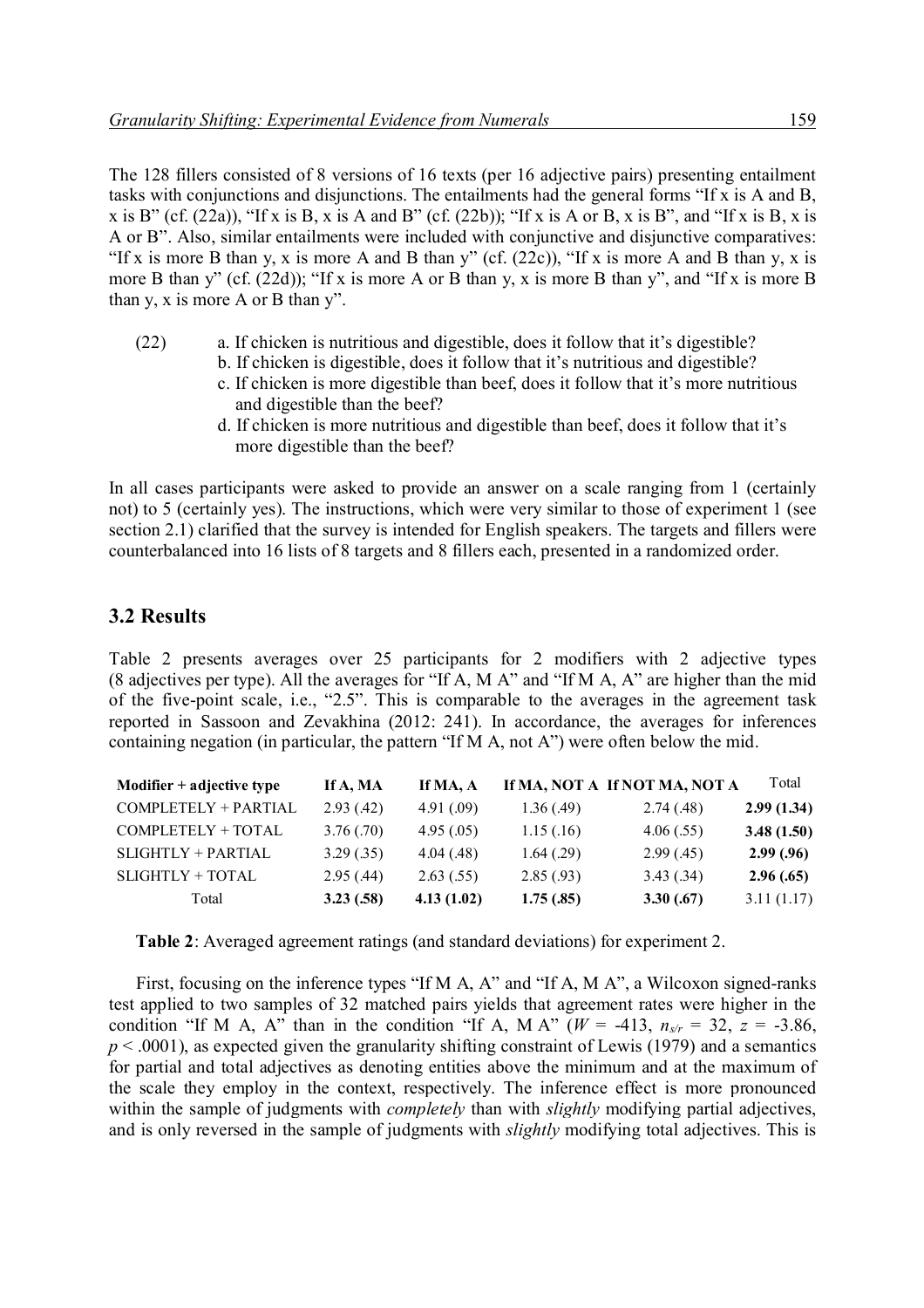also illustrated in Figure 4. A two-way factorial ANOVA for 2 randomized blocks (*slightly* vs. *completely*) and a repeated measure (inference type: "If A, M A" vs. "If M A, A") yields a significant modifier effect (*completely*  $\gg$  *slightly; df* = 1, *F* = 27.73, *p* < .0001), and inference effect ( $df = 1$ ,  $F = 51.44$ ,  $p < .0001$ ), as well as an interaction ( $df = 1$ ,  $F = 30.24$ ,  $p < .0001$ ) due to the greater acceptance of inferences containing *completely* than inferences containing *slightly*. It is easy to see in Figure 4 that the significance of the modifier effect (*completely* >> *slightly*) is mainly due to judgments for "If M A, A". Still, a Wilcoxon test yields that the modifier effect is significant in "If M A, A" with partials ( $W = 36$ ,  $n_{s/r} = 8$ ,  $p < .01$ ) and totals ( $W = 36$ ,  $n_{s/r} = 8$ ,  $p < .01$ ), and in "If A, M A" with totals for one-tailed  $p$  ( $W = 26$ ,  $n_{s/r} = 8$ ,  $p_1 < .05$ ), but not with partials. Thus, as predicted an entailment task preserves the Lewis effect but eliminates what we called *level of fit* effects. The apparently reversed modifier effect with the latter (*slightly* >> *completely*) is not significant ( $W = -19$ ,  $n_{s/r} = 8$ ,  $p > .05$ ).



**Figure 4**: Averaged entailment ratings for the 2 inference types ("If A, M A" and "If M A, A") in the 4 modifier + adjective conditions.

Moreover, a two-way factorial ANOVA for 4 blocks (*slightly* vs. *completely* with partial vs. total adjectives) and a repeated measure (inference type: "If M A, A" vs. "If M A, NOT A") yields a significant modifier + adjective effect ( $df = 3$ ,  $F = 3.67$ ,  $p < .024$ ) and inference effect ( $df$  $= 1, F = 312.45, p < .0001$ , as well as a significant interaction (*df* = 3, *F* = 46.69, *p* < .0001). As predicted, the inference effect is absent in judgments with *slightly* modifying total adjectives. This is also illustrated in Figure 5. The figure illustrates very clearly that speakers tend to infer from "M A" that "A", and they clearly do not tend to infer that "not A". On the same line, a Wilcoxon signed-ranks test for two-matched 8-item samples yields that the ratings for "If M A, NOT A" are significantly lower than for "If NOT M A, NOT A" in conditions with *completely* modifying partials ( $W = -36$ ,  $n_{s/r} = 8$ ,  $p < .01$ ) and totals ( $W = -36$ ,  $n_{s/r} = 8$ ,  $p < .01$ ), and *slightly* modifying partials ( $W = -36$ ,  $n_{s/r} = 8$ ,  $p < .01$ ), but not totals ( $W = 20$ ,  $n_{s/r} = 8$ ,  $p > .05$ ). Figure 6 shows these effects, as well.

 $8$  Interestingly, the outliers are the two only-upper-closed adjectives. Without them the effect is two-tailed significant  $(W = 21, n_{s/r} = 6, p < .05)$ .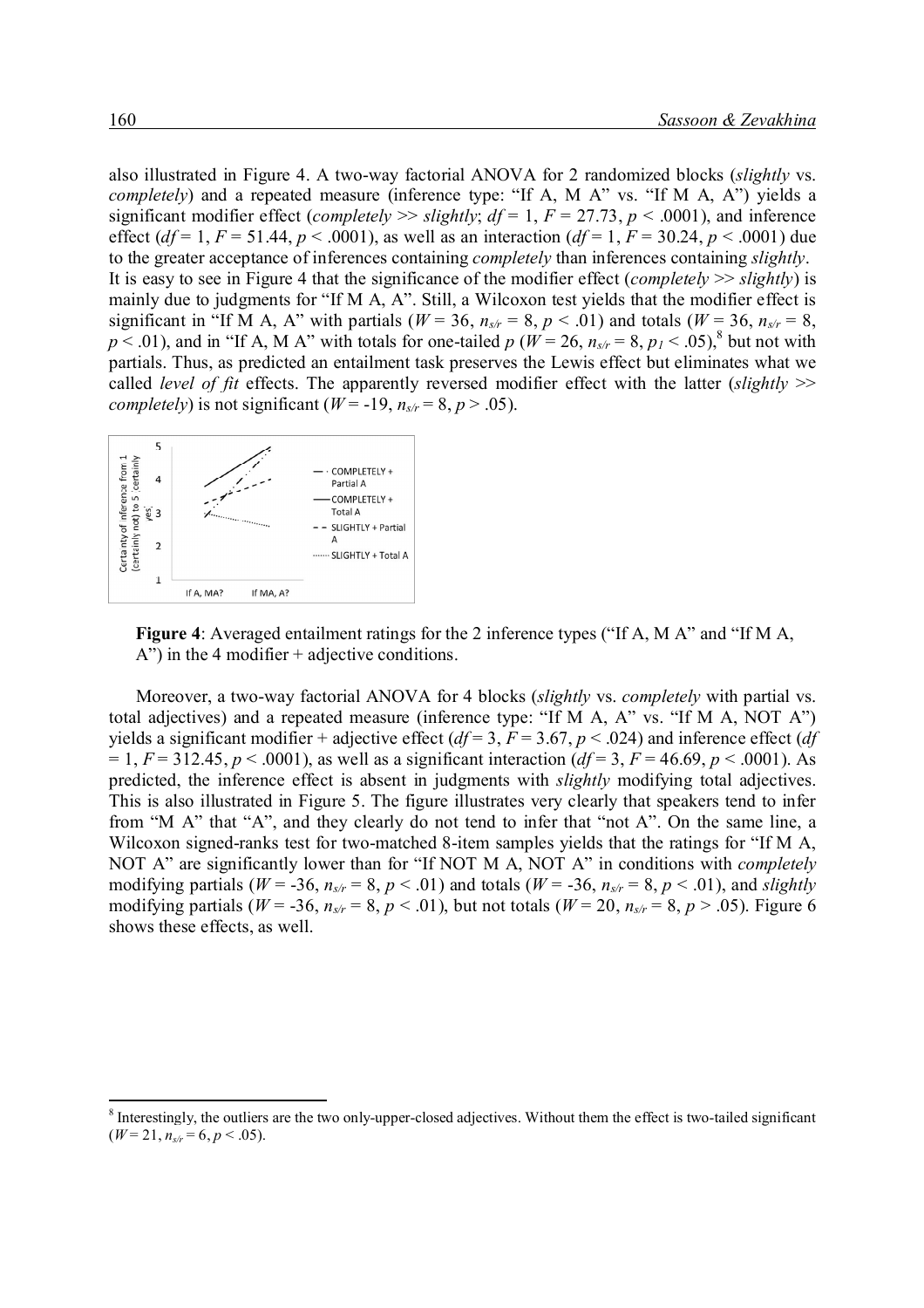

**Figure 5**: Averaged entailment ratings for the 2 inference types ("If M A, A" and "If M A, not A") in the 4 modifier  $+$  adjective conditions.



**Figure 6**: Averaged entailment ratings for the 2 inference types ("If M A, not A" and "If not  $M A$ , not A") in the 4 modifier + adjective conditions.

#### **3.3 Discussion**

The results support the hypotheses based on the granularity shifting account. According to this account, adjectival modification triggers a granularity shift, rendering, e.g., hardly visible dirt specks that are by default ignorable relevant in judging cleanliness. The non-default fine and precise interpretation of *dirty* following *slightly dirty* as in (23b) is identical to that of *slightly dirty* (including instances with slight amount of dirt). By contrast, the coarse interpretation of *dirty* in (23a) excludes slightly dirty entities (slight dirt is ignorable). This results in an inference effect ("If M A,  $A$ " << "If A, M A") opposite to the one found in numerals.

- (23) a. If the table is dirty, it's slightly dirty.
	- b. If the table is slightly dirty, it is dirty.

However, this effect was predictably reversed in total adjectives modified by *slightly*. The reason is that the precise interpretation of, e.g., *full* is actually different from that of *slightly full.* The fine and precise interpretation of *full*, [full]<sub>gp</sub>, consists of maximally full entities, where any tiny amount of content missing (e.g. two drops in a glass) render an object non-maximally full. By contrast, in addition to triggering a shift to g<sub>p</sub>, *slightly* also triggers a standard shift such that a non-maximal external threshold is set for denotation members to exceed. This means that *slightly full* does not entail *full*, although it implies *rather full* or fuller (it doesn't entail *not full* either, cf. Figure 5). Thus, inferences from minimized total adjectives to non-minimized ones exhibit the inference effect typical of numerals.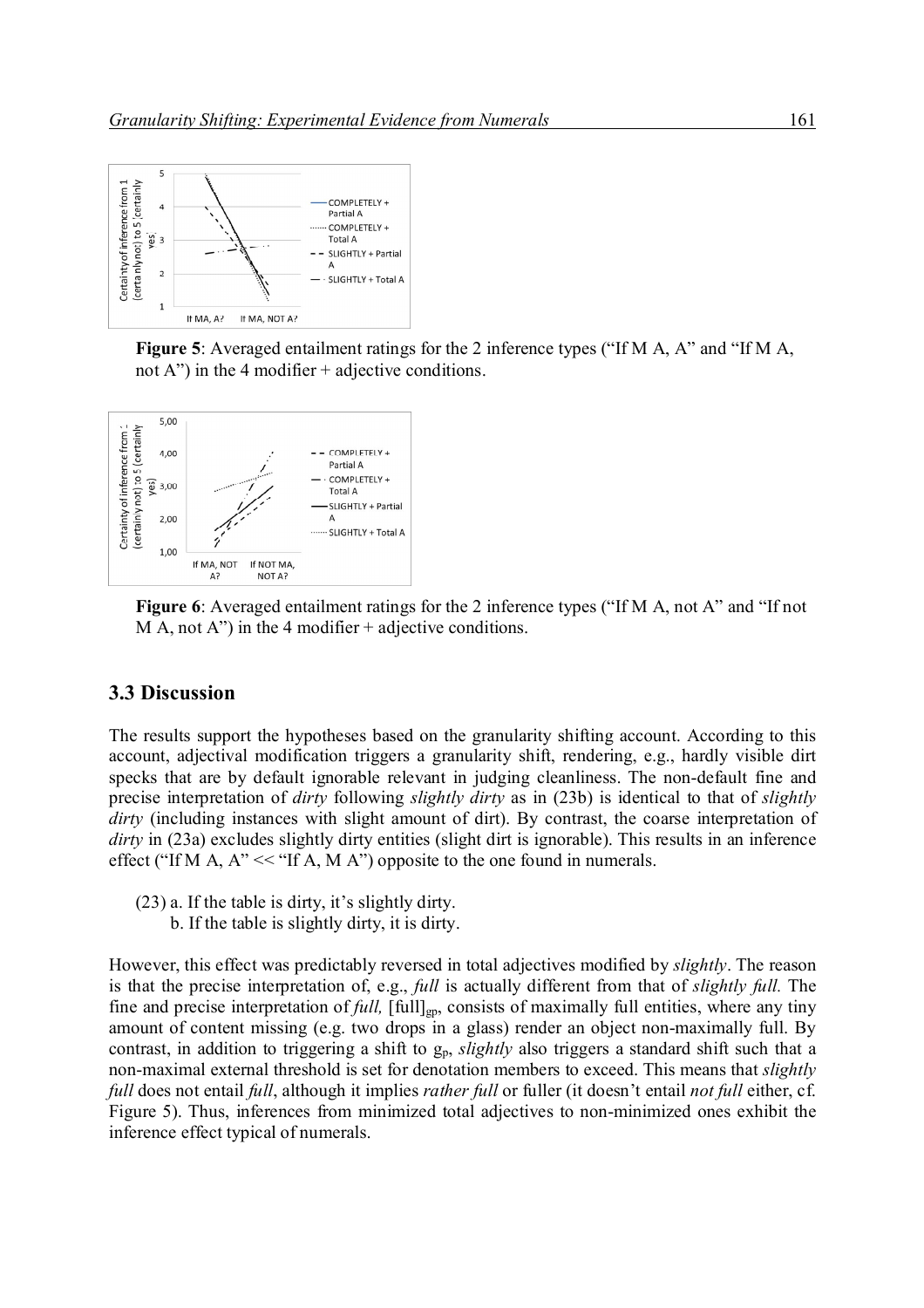Moreover, speakers do not tend to agree that, e.g., *if something is dirty, it is completely dirty* to a larger extent than they tend to agree that *if something is dirty, it is slightly dirty*, thus the modifier effect is lost in partial adjectives as we move from an agreement task to an entailment task. This result supports the view that it is the location of level-of-fit peak high in the scale of partial adjectives that affects inference in an agreement task. Naturally, it has a reduced effect in an entailment. If an entity x falls under a partial A, speakers tend to agree that x falls under *completely A*, but neither does it certainly follow that it is *completely A*, nor does it follow that it is *not completely A*.

Finally, the results presented in Figure 5 support the view that the ratings for "If  ${M A, A}$ " are generally in the positive range (with the exception of *slightly* + total adjectives), as the average certainty for "If M A, A" is 4–5 on a five-point scale, while that for "If M A, not A" is 1–2. By contrast, the ratings for *slightly* + total adjectives are at the uncertainty zone 2.85, and are relatively balanced in inferences to A and to "Not A".

### **4 Conclusion**

To conclude, these results support the hypotheses based on Lewis's (1979) constraints on granularity shifting, Krifka's (2007) representation of granularity in numerals, and its extension to adjectives. Thus, they support the view that general principles govern the setting of a granularity level and its shifting within discourse in different domains of grammar, including simple and complex numerals and unmodified and modified adjectives. A crucial fact underlying the different inference effect in adjectives and numerals is that on fine interpretations different numerals denote different points, while modified and unmodified adjectives often denote highly similar intervals. Relatedly, upper-bounded readings are dominant in numerals but appear to be minor in adjectives (see Doran et al 2009). Future work should address the connections between level of fit and scalar implicatures and their respective role in explaining inference data.

# **Appendix 1**

| <b>Granularity</b> | <b>Distance</b> | 10   | <b>100</b> | 1000  | $10 - n$ | $100 - n$ | $1000 - n$ |
|--------------------|-----------------|------|------------|-------|----------|-----------|------------|
| Coarse             | Mid             | 9    | 99         | 990   |          |           | 10         |
| Fine               | <b>Short</b>    | 93   | 99.2       | 992   | 0.7      | 0.8       | 8          |
|                    | Long            | 8.7  | 98.8       | 988   | 13       | 1.2       | 12         |
| Very fine          | <b>Short</b>    | 9.33 | 99.23      | 992.3 | 0.67     | 0.77      |            |
|                    | Long            | 8.67 | 98.77      | 988.7 | 1.33     | 1.23      | 113        |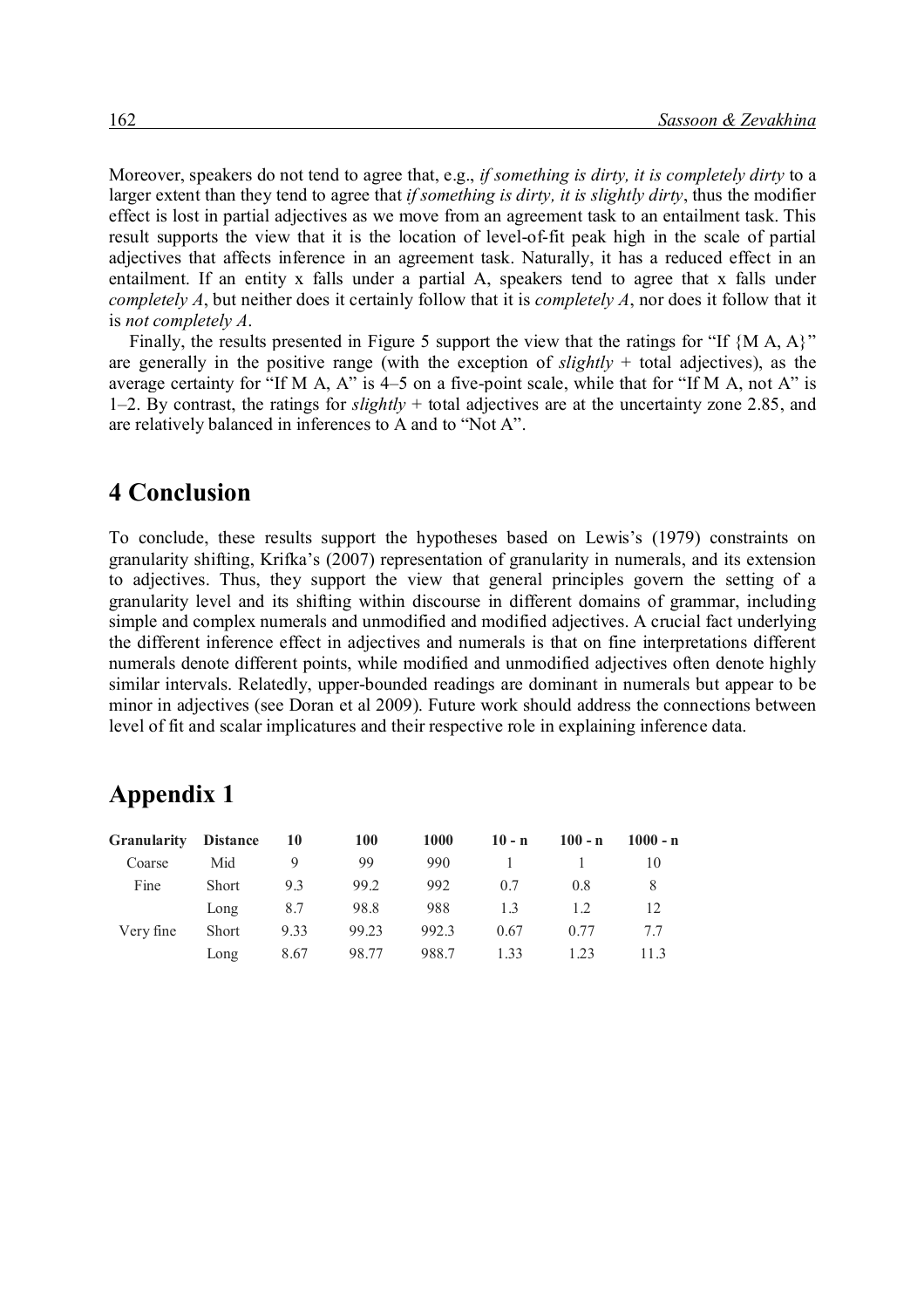### **Appendix 2**

The item set of the coarse-fine inference conditions of experiment 1:

- 1. Nick thinks John's library contains 1000 books. Nick's mother thinks it contains 990 books. Would Nick agree that it contains 990 books?
- 2. Nick thinks Sue's stamp collection contains 1000 stamps. Nick's mother thinks it contains 992 stamps. Would Nick agree that it contains 992 stamps?
- 3. Nick thinks the auditorium contains 1000 seats. Nick's mother thinks it contains 988 seats. Would Nick agree that it contains 988 seats?
- 4. Nick thinks the document contains 1000 lines. Nick's mother thinks it contains 992.3 lines. Would Nick agree that it contains 992.3 lines?
- 5. Nick thinks he got 1000 points on this test. Nick's mother thinks he got 987.7 points. Would Nick agree that he got 988.7 points?
- 6. Nick thinks Sven has 1000 CDs. Nick's mother thinks Sven has 990 CDs. Would Nick agree that Sven has 990 CDs?
- 7. Nick thinks Ron's old car is worth 1000 dollars. Nick's mother thinks it is worth 992 dollars. Would Nick agree that it is worth 992 dollars?
- 8. Nick thinks he sold 1000 balls. Nick's mother thinks he sold 988 balls. Would Nick agree that he sold 988 balls?
- 9. Nick thinks the mountain is 1000 meters tall. Nick's mother thinks it is 992.3 meters tall. Would Nick agree that it is 992.3 meters tall?
- 10. Nick thinks he drove 1000 kilometers last week. Nick's mother thinks he drove 987.7 kilometers. Would Nick agree that he drove 988.7 kilometers?
- 11. Nick thinks the theatre office sold 1000 tickets for the performance. Nick's mother thinks it sold 990 tickets. Would Nick agree that it sold 990 tickets for the performance?
- 12. Nick thinks 1000 people live in the town. Nick's mother thinks 992 people live in the town. Would Nick agree that 992 people live in the town?
- 13. Nick thinks there are 1000 cars in the parking lot. Nick's mother thinks there are 998 cars. Would Nick agree that there are 998 cars?
- 14. Nick thinks the trip costed 1000 euros. Nick's mother thinks it costed 992.3 euros. Would Nick agree that it costed 992.3 euros?
- 15. Nick thinks he read 1000 pages of the book. Nick's mother thinks he read 988.7 pages. Would Nick agree that he read 988.7 pages?
- 16. Nick thinks the airport can land 1000 planes a day. Nick's mother thinks it can land 990 planes a day. Would Nick agree that it can land 990 planes a day?
- 17. Nick thinks that the athlete participated in 1000 competitions. Nick's mother thinks he participated in 992 competitions. Would Nick agree that he participated in 992 competitions?
- 18. Nick thinks that the distance is 1000 meters long. Nick's mother thinks it's 988 meters long. Would Nick agree that it's 988 meters long?
- 19. Nick thinks Kate ran 1000 meters. Nick's mother thinks Kate ran 992.3 meters. Would Nick agree that Kate ran 992.3 meters?
- 20. Nick thinks that Susan flew 1000 kilometers by plane. Nick's mother thinks Susan flew 988.7 kilometers by plane. Would Nick agree that Susan flew 988.7 kilometers by plane?
- 21. Nick thinks there are 100 houses in the street. Nick's mother thinks there are 99 houses in the street. Would Nick agree that there are 99 houses?
- 22. Nick thinks the table's width is 100 cm. Nick's mother thinks it is 99.2 cm. Would Nick agree that it is 99.2 cm?
- 23. Nick thinks Sara jumped a distance of 100 cm. Nick's mother thinks it was 98.8 cm. Would Nick agree that it was 98.8 cm?
- 24. Nick thinks George's height is 100 cm. Nick's mother thinks it is 99.23 cm. Would Nick agree that it is 99.23 cm?
- 25. Nick thinks Bill's weight is 100 kilos. Nick's mother thinks it is 98.77 kilos. Would Nick agree that it is 98.77 kilos?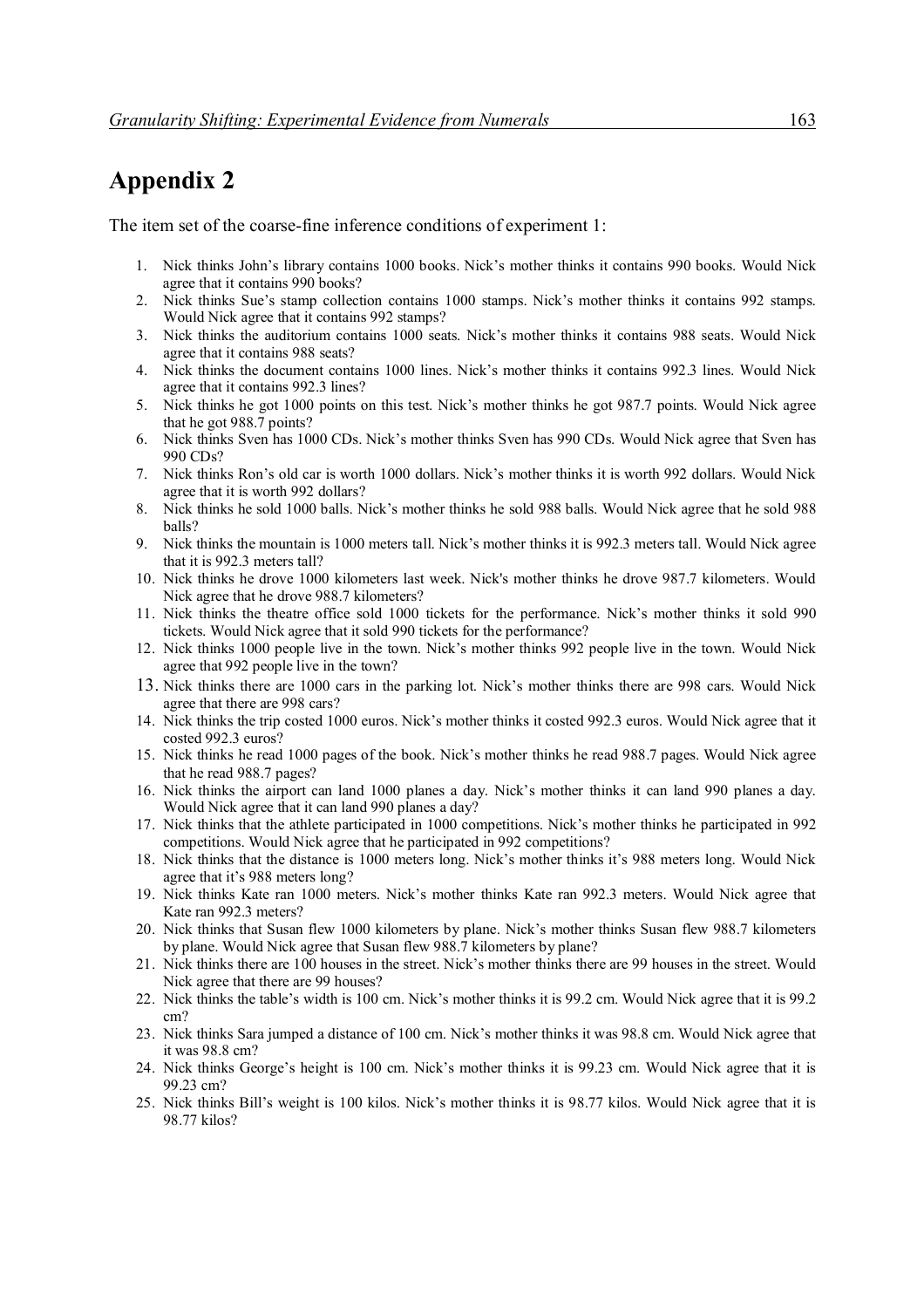- 26. Nick thinks there are 100 balloons in the sky. Nick's mother thinks there are 99 balloons in the sky. Would Nick agree that there are 99 balloons?
- 27. Nick thinks the child's length is 100 cm. Nick's mother thinks it is 99.2 cm. Would Nick agree that it is 99.2 cm?
- 28. Nick thinks Sara gained back 100 percents of the costs. Nick's mother thinks she gained 98.8 percents of the costs. Would Nick agree that she gained 98.8 percents of the costs?
- 29. Nick thinks the distance to the tower is 100 meters. Nick's mother thinks it is 99.23 meters. Would Nick agree that it is 99.23 meters?
- 30. Nick thinks the bag weighs 100 grams. Nick's mother thinks it weighs 98.77 grams. Would Nick agree that it weighs 98.77 grams?
- 31. Nick thinks that the garden has an area of 100 square meters. Nick's mother thinks that it has an area of 99 square meters. Would Nick agree that it has an area of 99 square meters?
- 32. Nick thinks that the distance between the house and the shop is 100 meters. Nick's mother thinks it's 99.2 meters. Would Nick agree that it's 99.2 meters?
- 33. Nick thinks that the cake contains 100 kilocalories. Mick's mother thinks it contains 98.8 kilocalories. Would Nick agree that it contains 98.8 kilocalories?
- 34. Nick thinks that the speedometer showed 100 kilometers. Nick's mother thinks it showed 99.23 kilometers. Would Nick agree that it showed 99.23 kilometers?
- 35. Nick thinks that the curtains are 100 centimeters long. Nick's mother thinks they are 98.77 centimeters long. Would Nick agree that they are 98.77 centimeters long?
- 36. Nick thinks that there were 100 people with green hair at the party. Nick's mother thinks there were 99 people with green hair at the party. Would Nick agree that there were 99 people with green hair at the party?
- 37. Nick thinks Bill earned 100 dollars. Nick's mother thinks he earned 99.2 dollars. Would Nick agree that Bill earned 99.2 dollars?
- 38. Nick thinks that the speed of the train was 100 kilometers per hour. Nock's mother thinks it was 98.8 kilometers per hour. Would Nick agree that it was 98.8 kilometers per hour?
- 39. Nick thinks John breathed 100 seconds in the water. Nick's mother thinks John breathed 99.23 seconds in the water. Would Nick agree that John breathed 99.23 seconds in the water?
- 40. Nick thinks that Kate has done sports for 100 hours. Nick's mother thinks Kate has done sports for 98.77 hours. Would Nick agree that she's done sports for 98.77 hours?
- 41. Nick thinks he has 10 shirts. Nick's mother thinks he has 9 shirts. Would Nick agree that he has 9 shirts?
- 42. Nick thinks he has found 10 euros. Nick's mother thinks he has found 9.3 euros. Would Nick agree that he has found 9.3 euros?
- 43. Nick thinks Mary's toy costs 10 euros. Nick's mother thinks it costs 8.7 euros. Would Nick agree that it costs 8.7 euros?
- 44. Nick thinks the temperature is 10 degrees Celsius. Nick's mother thinks it is 9.33 degrees Celsius. Would Nick agree that it is 9.33 degrees?
- 45. Nick thinks the theatre show costs 10 euros. Nick's mother thinks it costs 8.67 euros. Would Nick agree that it costs 8.67 euros?
- 46. Nick thinks he has 10 beers in his fridge. Nick's mother thinks he has 9 beers in his fridge. Would Nick agree that he has 9 beers in his fridge?
- 47. Nick thinks he drank 10 liters during the long race. Nick's mother thinks he drank 9.3 liters. Would Nick agree that he drank 9.3 liters?
- 48. Nick thinks Julie arrived 10 minutes late. Nick's mother thinks Julie arrived 8.7 minutes late. Would Nick agree that Julie arrived 8.7 minutes late?
- 49. Nick thinks the size of the box is 10 inches. Nick's mother thinks it is 9.33 inches. Would Nick agree that it is 9.33 inches?
- 50. Nick thinks he got a discount of 10 euros. Nick's mother thinks the discount was of 8.67 euros. Would Nick agree that the discount was of 8.67 euros?
- 51. Nick thinks that the house has 10 rooms. Nick's mother thinks it has 9 rooms. Would Nick agree that the house has 9 rooms?
- 52. Nick thinks that Bill immersed to a depth of 10 meters. Nick's mother thinks he immersed to a depth of 9.3 meters. Would Nick agree Bill immersed to a depth of 9.3 meters?
- 53. Nick thinks that John has slept for 10 hours. Nick's mother thinks John has slept for 8.7 hours. Would Nick agree that John has slept for 8.7 hours?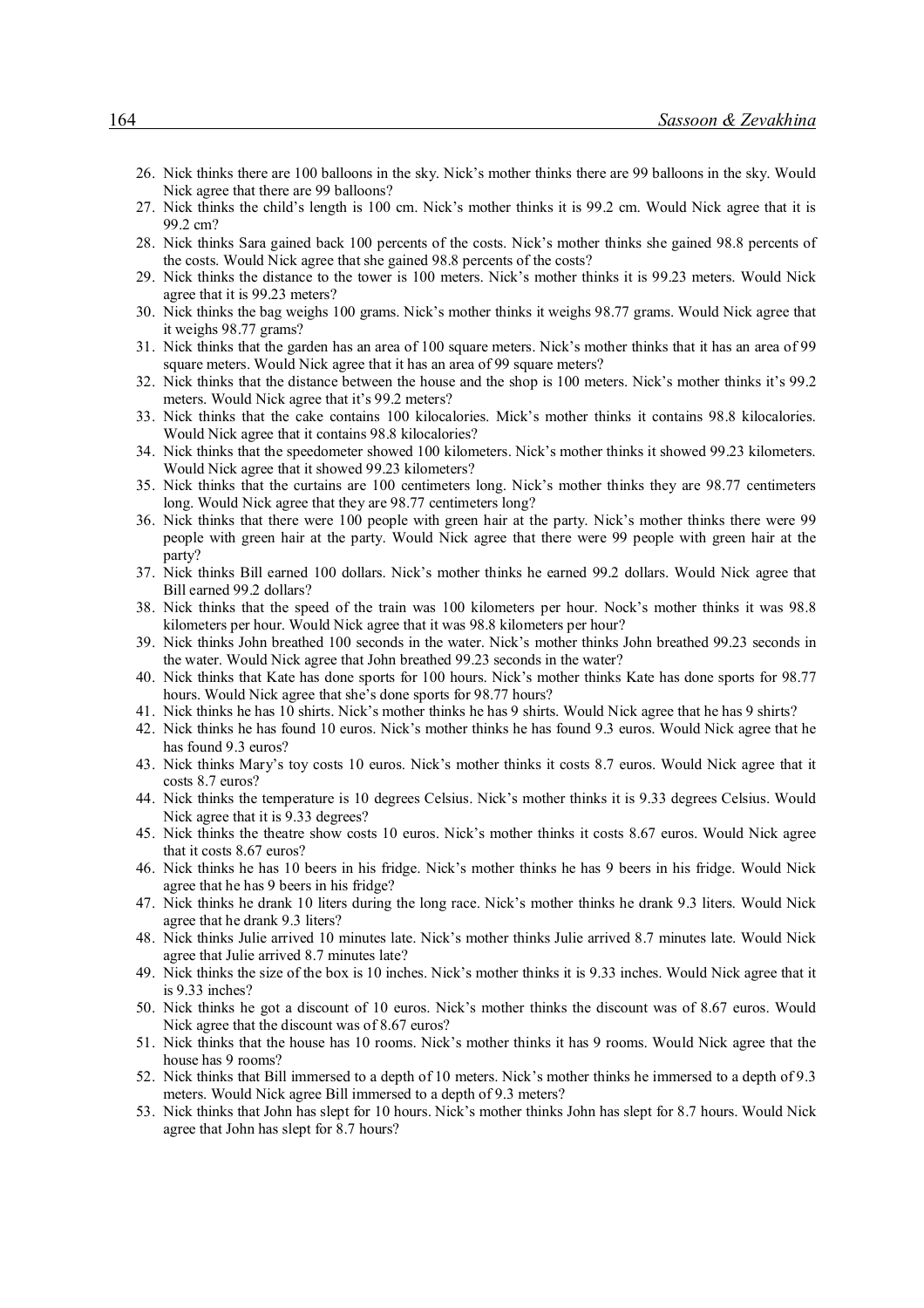- 54. Nick thinks that the temperature outside is 10 degrees Celsius. Nick's mother thinks it's 9.33 degrees Celsius. Would Nick agree that it's 9.33 degrees Celsius?
- 55. Nick thinks that the width of the pool is 10 meters. Nick's mother thinks it's 8.67 meters. Would Nick agree that it's 8.67 meters?
- 56. Nick thinks he ate 10 apples. Nick's mother thinks he ate 9 apples. Would Nick agree that he ate 9 apples?
- 57. Nick thinks the height of the building is 10 meters. Nick's mother thinks it's 9.3 meters. Would Nick agree that it's 9.3 meters?
- 58. Nick thinks the distance between the house and the gate is 10 meters. Nick's mother thinks it's 8.7 meters. Would Nick agree that it's 8.7 meters?
- 59. Nick thinks Bill spent 10 dollars on the dinner. Nick's mother thinks he spent 9.33 dollars on the dinner. Would Nick agree Bill spent 9.33 dollars on the dinner?
- 60. Nick thinks that the jewelry weighs 10 grams. Nick's mother thinks it weighs 8.67 grams. Would Nick agree it weighs 8.67 grams?

### **References**

- Benz, Anton, Gerhard Jäger and Robert van Rooij (eds.). 2006. *Game Theory and Pragmatics*. Oxford: Palgrave Macmillan.
- Blutner, Reinhard. 1998. Lexical Pragmatics. *Journal of Semantics* 15, 115-162.
- Blutner, Reinhard. 2000. Some Aspects of Optimality in Natural Language Interpretation. *Journal of Semantics* 17(3), 189-216.
- Breheny, Richard. 2005. Some scalar implications really aren't quantity implicatures but 'some"s are. In Emar Maier, Corien Bary & Janneke Huitink (eds.), *Sinn und Bedeutung (SuB) 9*, 40– 64. Ithaca, NY: CLC Publications.
- Michael Buhrmester, Tracy Kwang and Samuel D. Gosling. 2011. Amazon's Mechanical Turk: A New Source of Inexpensive, Yet High-Quality, Data? *Perspectives on Psychological Science* 6(3), 3-5.
- Dehaene, Stanislas. 1997. *The Number Sense: How the Mind Creates Mathematics*. Oxford: Oxford University Press.
- Dekker, Paul and Robert van Rooy. 2000. Bi-Directional Optimality Theory: An application of Game Theory. *Journal of Semantics* (17), 217-242.
- Doran, Ryan, Rachel Baker, Yaron McNabb, Meredith Larson and Gregory Ward. 2009. On the non-unified nature of scalar implicature: An empirical investigation. *International Review of Pragmatics* 1(1), 211–248.
- Geurts, Bart. 2009. Scalar implicature and local pragmatics. *Mind and Language* 24(1), 51–79.
- Jäger, Gerhard. 2002. Some notes on the formal properties of bidirectional Optimality Theory, *Journal of Logic, Language and Information* 11, 427-451.
- Kennedy, Christopher and Louise McNally. 2005. Scale structure and the semantic typology of gradable predicates. *Language* 81(2), 345–381.
- Krifka, Manfred. 2002. Be brief and vague! And how bidirectional optimality theory allows for verbosity and precision. In David Restle & Dietmar Zaefferer (eds.), *Sounds and Systems. Studies in Structure and Change. A Festschrift for Theo Vennemann*, 439–458. Berlin: Mouton de Gruyter.
- Krifka, Manfred. 2007. Approximate interpretation of number words: A case for strategic communication. In Joost Zwarts Gerlof Bouma, Irene Krämer (ed.), *Cognitive Foundations of Interpretation*, 111–126. Amsterdam: Mouton de Gruyter.
- Lasersohn, Peter. 1999. Pragmatic halos. *Language* 75(3), 522–551.